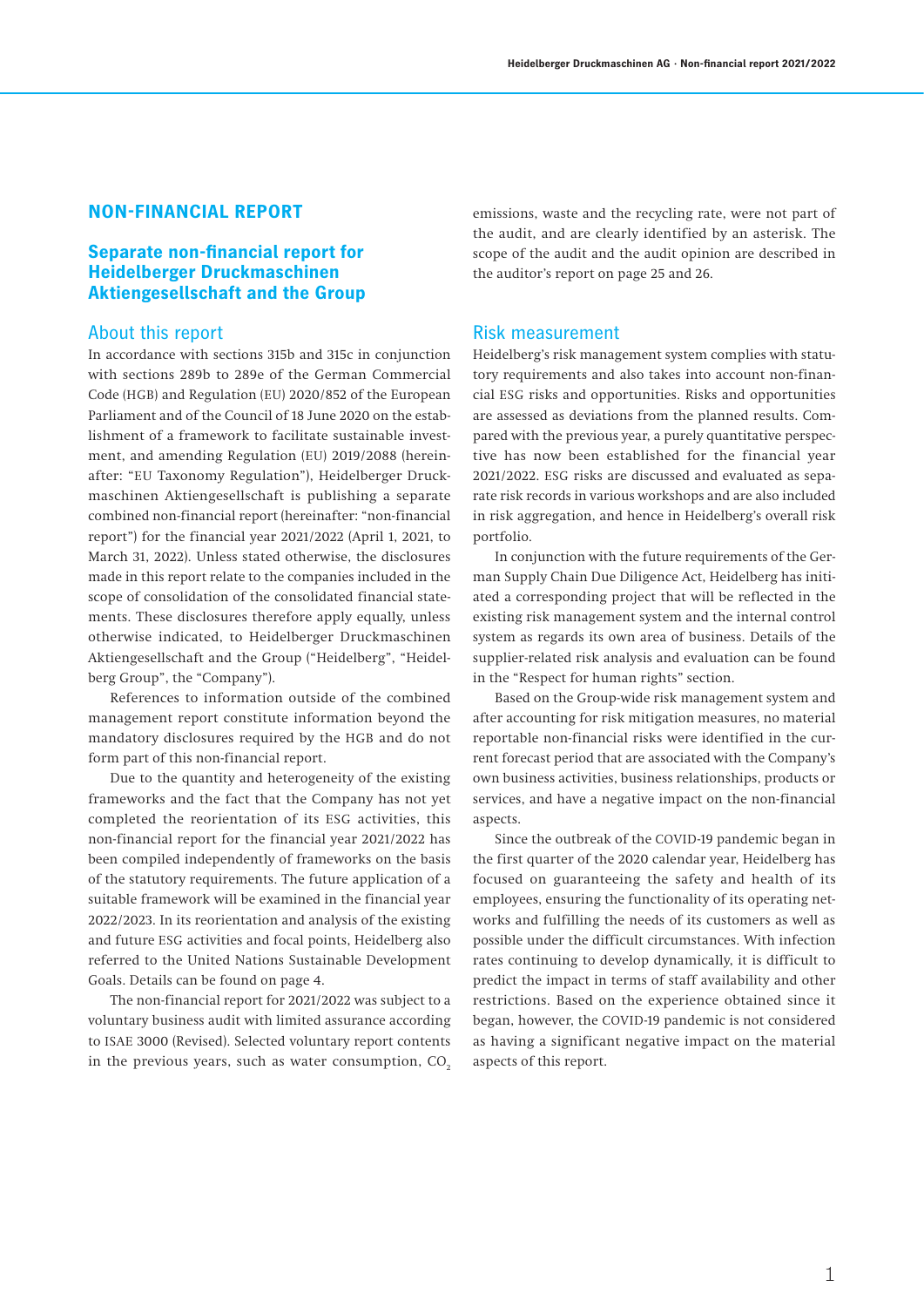At the time this report was prepared, it was not yet possible to quantify the potential impact of the Russian war with Ukraine on the material aspects of this report, especially with regard to the cost and availability of raw materials and energy. Further information can be found in the risk and opportunity report on pages 56 and 57 of our Annual Report 2021/2022.

The description of our risk and opportunity management system and the Group's risk and opportunity report can be found in the combined management report of the Annual Report 2021/2022 on pages 53 to 63.

## Business model

Heidelberger Druckmaschinen Aktiengesellschaft is a global technology group with a leading position in the printing industry. As a reliable and highly innovative partner, we have been synonymous with quality and future viability for more than 170 years. This means we are a company with a long tradition and comprehensive expertise that helps to define the future trends in the print media industry using state-of-the-art technologies and innovative business ideas. We also harness this technological strength to successfully position ourselves in new business areas such as e-mobility.

Our core business is oriented toward the needs of our customers in our target markets of packaging and advertising printing along the entire value chain. We play a leading technological role with our integrated range of solutions and new digital business models. In doing so, we focus on the systematic end-to-end digitization of customer value creation, with a particular view to integrated and automated system solutions for machines, software, consumables and services. We are also using an open industry platform to connect all of the relevant systems in the printing industry in order to further digitize and standardize administrative processes, for example in procurement, and production processes alike.

With our technology leadership in our core business and a focus on digitization, we are addressing a global market that offers strong foundations for our products and services for packaging, advertising and label printing thanks to an annual print production volume of around € 380 billion. We are also addressing new and growing markets thanks to our comprehensive technological know-how. In the e-mobility market, for example, our power electronics expertise has allowed us to establish ourselves as a leading provider of private charging systems in Germany.

With a market share of more than 40 percent for sheetfed offset presses, we have again successfully consolidated our position as the printing industry's market and technology leader in the current financial year. Consolidated sales amounted to around  $\epsilon$  2.2 billion in the financial year 2021/2022. Based on the most recent figures, a total of around 9,800 employees together with our sales partners at 250 sites in 170 countries around the globe ensure the implementation of our customers' requirements and our continuous development on the market.

Further information on our Company can be found under "Basic information on the Group" on pages 22 to 37 of the 2021/2022 combined management report.

### Sustainability strategy and integration

For Heidelberg, sustainability means combining long-term business success with ecological and social responsibility. We see sustainability as a part of our strategic orientation. Attention to sustainability aspects forms part of the Group's environmental standards and our standards of conduct as they apply to our products, our production processes and our supply chain, and as regards our interactions with each other and our partners. Compliance with standards of conduct and environmental standards is mandatory throughout the Group, and is set out in the Heidelberg Group's environmental policy and in our Code of Conduct, which is closely aligned with the United Nations Global Compact Initiative. Both documents are published on Heidelberg's website.

Integrating sustainability also includes remuneration-related aspects. With the new system for Management Board remuneration that was adopted by the Annual General Meeting in July 2021 with a large majority of the votes cast, we have introduced elements aimed at enshrining the sustainability goals resolved by the Supervisory Board in the short-term variable compensation (STI) and long-term variable compensation (LTI) in the form of specific ESG targets. The Supervisory Board reserves the right to define the scope of the individual components and their specific features in order to ensure that the strategy and the remuneration are linked. The targets are defined by the Supervisory Board, which is free to design their content so that they correspond to the business challenges facing the Company. The ESG targets for the remuneration are ambitious, measurable, controllable and consistent with Heidelberg's strategic orientation. The new remuneration model also meets the requirements of the German Corporate Governance Code.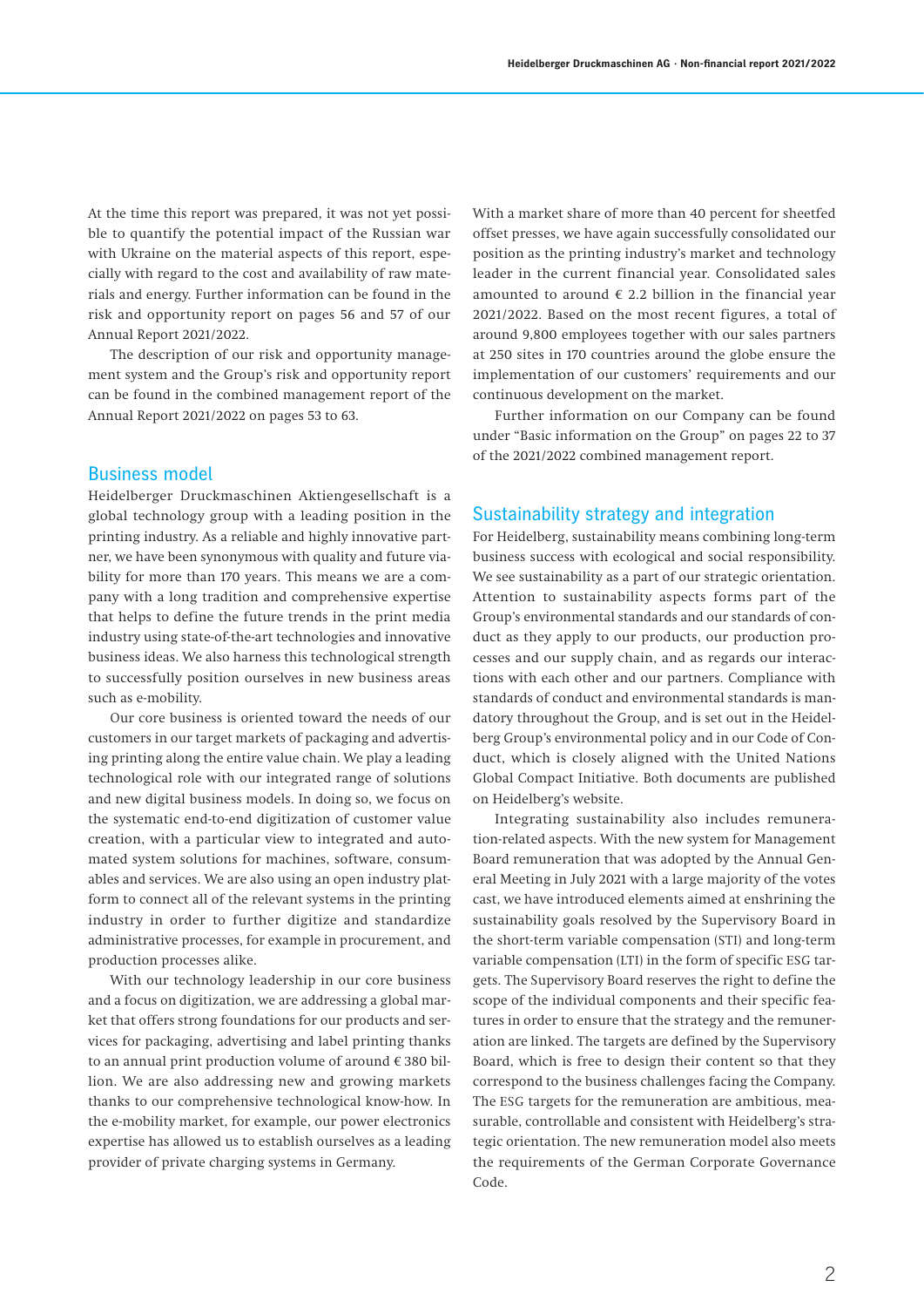

### **ESG Committee established and committed to climate neutrality**

In the period under review, Heidelberg significantly expanded and reorganized its activities in the area of sustainability management.

To this end, the Company has established an Environmental Social Governance (ESG) Committee with responsibility for the strategy and for defining, implementing and controlling the road map and measures. The ESG Committee is composed of the members of the Management Board and the Heads of Corporate Sustainability, Corporate Development, Investor Relations, Product Management, Human Resources, the Legal Department, Quality Management, Sales Operations, Procurement, Research and Development, Operations, Communications, Risk Management, and Site Management.

Reporting on the strategy, the status quo and the measures takes the form of half-yearly reviews. Adjustments are made and new measures adopted as required.

The Corporate Sustainability office defines the framework for the strategic sustainability orientation and the tools and methods required to achieve the ESG targets. The Group-wide ESG manager reports directly to the Chief Executive Officer. Heidelberg considers ESG management to be a cross-functional task. The strategy and road map for

the three pillars of sustainability (E-S-G) are developed and their implementation tracked in conjunction with employees from the specialist departments. In addition to strategic aspects, the Corporate Sustainability office is also responsible for implementing the climate strategy.

Our aim is to have the smallest environmental footprint along the value chain of any company in the industry. In addition to the decarbonization of our production sites and branches, we are therefore also focusing on the development of environmentally sound products.

In response to the global challenges of climate change, Heidelberg has undertaken to make its sites climate-neutral (Scope  $1+2$ ) by 2030. Several measures have been defined to achieve this goal:

- Increased energy efficiency at all production and sales locations
- ¬ Sites to be supplied with renewable energy from in-house plants
- ¬ Purchase of certified green electricity
- ¬ Offsetting unavoidable emissions through emissions certificates

We are establishing an ESG-compliant supply chain with a focus on human rights, ethics and environmental aspects.

Our aim is to be an attractive employer at all times.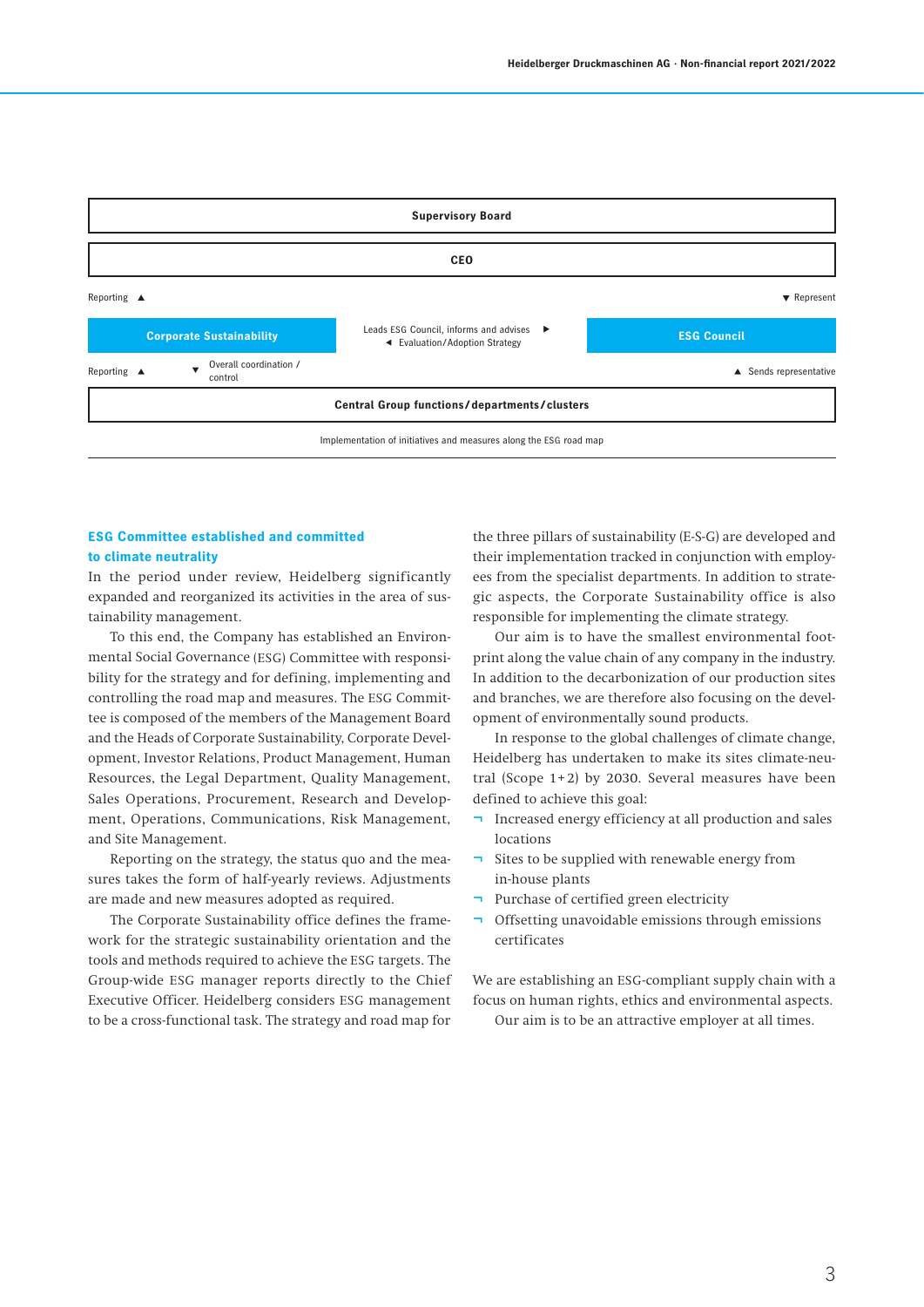# **Alignment with the United Nations Sustainable Development Goals**

As part of the reorientation of its ESG activities and the associated materiality analysis, Heidelberg has analyzed and assessed the areas in which the Company can contribute to the achievement of the Sustainable Development Goals formulated by the United Nations (UN SDGs).

|                 | UN SDG                                                                                                                     | Heidelberg's contribution                                                                                                                                                                                                                                                         |  |  |  |
|-----------------|----------------------------------------------------------------------------------------------------------------------------|-----------------------------------------------------------------------------------------------------------------------------------------------------------------------------------------------------------------------------------------------------------------------------------|--|--|--|
|                 | Ensure healthy lives and promote well-being<br>for all at all ages                                                         | Comprehensive occupational health and safety<br>Sports and preventive programs<br>$\overline{\phantom{0}}$<br>Vaccination program<br>Low-emissions machinery and consumables                                                                                                      |  |  |  |
| QUALITY         | Ensure inclusive and equitable quality education and<br>promote lifelong learning opportunities for all                    | High-quality training<br>Training partnerships for other companies<br>Supplier qualification<br><b>Customer training</b><br>Employee training and development                                                                                                                     |  |  |  |
| <b>5</b> GENDER | Achieve gender equality and empower all women<br>and girls                                                                 | Equal pay for all genders (employees covered by<br>collective wage agreements)<br>Equal career opportunities for all genders<br>(employees covered by collective wage agreements)<br>Heidelberg Group WIN network<br>Regional cross-mentoring program                             |  |  |  |
|                 | Promote sustained, inclusive and sustainable economic<br>growth, full and productive employment and decent<br>work for all | Binding Group-wide Code of Conduct and Partner<br>Code of Conduct                                                                                                                                                                                                                 |  |  |  |
|                 | Build resilient infrastructure, promote inclusive and<br>sustainable industrialization and foster innovation               | New business models for efficient capacity utili-<br>zation, such as the Heidelberg subscription model<br>Efficient printing processes across all process steps<br>through to autonomous production                                                                               |  |  |  |
|                 | Reduce inequality within and among countries                                                                               | Binding Group-wide Code of Conduct and Partner<br>Code of Conduct                                                                                                                                                                                                                 |  |  |  |
|                 | Ensure sustainable consumption and production<br>patterns                                                                  | Guideline on environmentally friendly product<br>development<br>Certified environmentally friendly Saphira Eco<br>÷.<br>consumables<br>Cooperation with PURe inks<br>Smart, energy-efficient print shop<br>Development and production of Wallboxes<br>for electric transportation |  |  |  |
| <b>CLIMATI</b>  | Take urgent action to combat climate change<br>and its impacts                                                             | Operation of an efficient in-house cogeneration<br>plant<br>Photovoltaic plants for independent power<br>generation<br>Energy efficiency projects in manufacturing<br>Climate strategy and measures adopted                                                                       |  |  |  |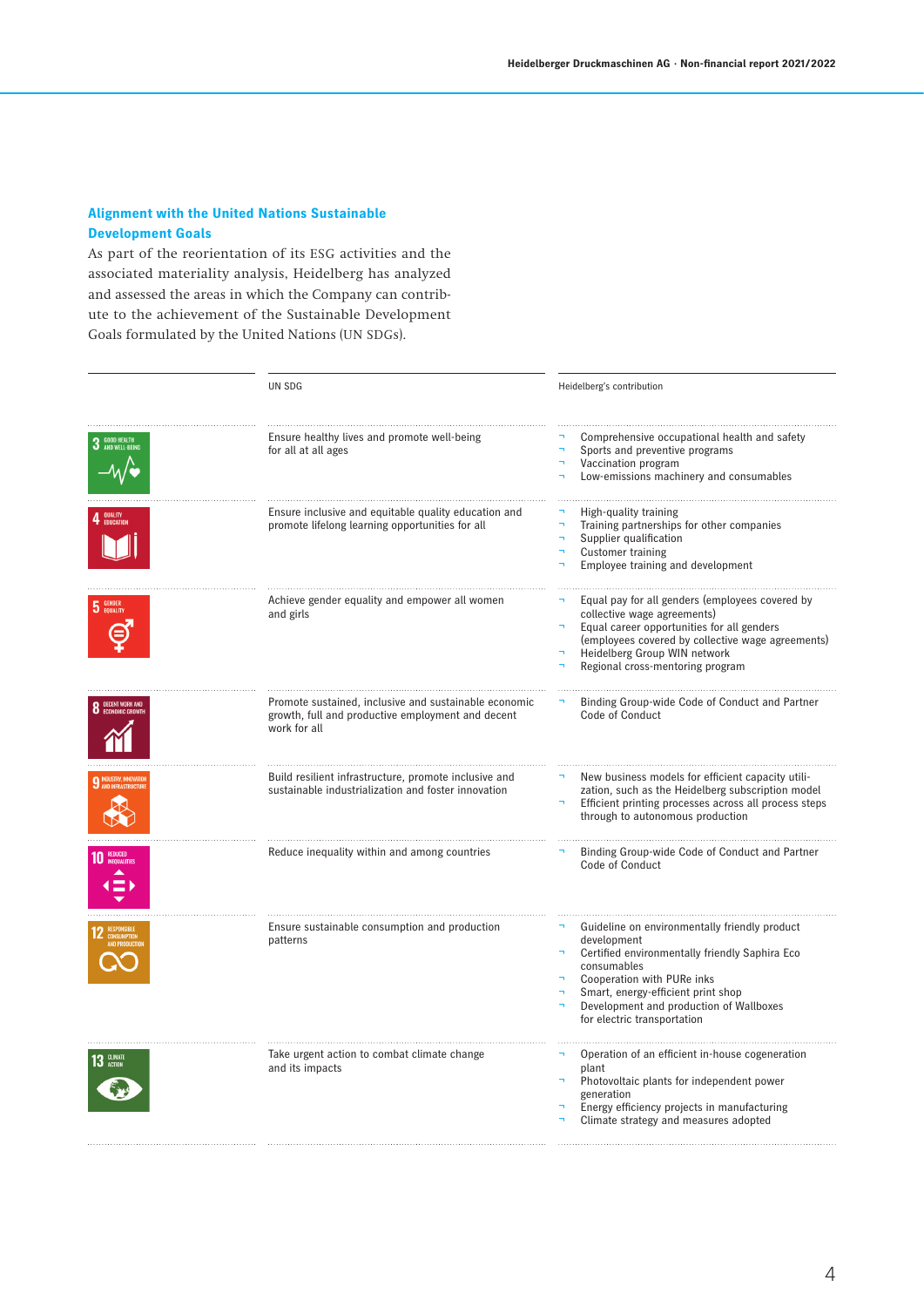### **Work in associations and initiatives**

When it comes to sustainability, Heidelberg is committed to achieving more together by joining forces with partners and contributing to initiatives and associations. For example, Heidelberg currently works with the following partners:

| <b>BLUeCOMPETENCE</b><br><b>Alliance Membe</b><br>Partner of the Engineering Industry<br>Sustainability Initiative | <b>Blue Competence</b> links mechanical and plant engineering in the field of sustainability and bundles the resources,<br>expertise and strengths of the German Mechanical Engineering Industry Association (VDMA). The various professional<br>associations of the VDMA and other mechanical and plant engineering organizations are involved in this association.<br>The partner companies of the initiative pursue the following goals:<br>Shape the world with technology - for tomorrow and beyond<br>Achieve more with fewer resources<br>Take responsibility<br>h<br>Be a role model<br>h |
|--------------------------------------------------------------------------------------------------------------------|---------------------------------------------------------------------------------------------------------------------------------------------------------------------------------------------------------------------------------------------------------------------------------------------------------------------------------------------------------------------------------------------------------------------------------------------------------------------------------------------------------------------------------------------------------------------------------------------------|
| Netzwerk<br><b>Klimaneutrale</b><br><b>Unternehmen</b>                                                             | Fraunhofer network for "Climate-neutral companies"<br>This innovation network offers valuable impetus for sustainable development in the areas of energy supply,<br>operational mobility, digital/hybrid working models, strategy, governance and employee awareness.                                                                                                                                                                                                                                                                                                                             |
| 4everaree                                                                                                          | The international alliance 4evergreen is committed to the sustainable use of natural resources and continuously<br>improving the circular economy in the growing packaging segment.                                                                                                                                                                                                                                                                                                                                                                                                               |
| Healthv                                                                                                            | The guiding principle behind the international <b>Healthy Printing</b> initiative is to promote the implementation of the<br>Cradle-to-Cradle (C2C) design concept in the printing industry. Preference is given to printing materials, printing<br>inks, coatings and other printing aids that do not generate waste during their production. Printed products are sys-<br>tematically recycled after use. The residual materials produced during the recycling process are ultimately returned<br>to the natural cycle as biological nutrients without polluting it.                            |
| <b>G</b> PURe                                                                                                      | Heidelberg's cooperation partner for sustainable print production: PURe inks Europe GmbH aims to achieve sustai-<br>nability throughout the entire print lifecycle and a good energy footprint. PURe inks protect print shop workers<br>because they do not contain toxic substances and protect the rain forests by not using palm, coconut or soybean<br>oils, and the binders protect the environment because they do not contain fossil carbons.                                                                                                                                              |

# Disclosures in accordance with the EU Taxonomy Regulation

The European Green Deal is a new growth strategy that aims to transform the EU into a fair and prosperous society, with a modern, resource-efficient and competitive economy where there are no net emissions of greenhouse gases in 2050, where the environment and the health of European citizens are protected, and where economic growth is achieved by the most efficient and sustainable use of natural resources possible. It also aims to protect, conserve and enhance the EU's natural capital, and protect the health and well-being of citizens from environmentrelated risks and impacts. In order to achieve this, we need to turn climate and environmental challenges into opportunities.

Other EU priorities include building an economy that works for the people, strengthening the EU's social market economy, helping to ensure that it is future-ready and that it delivers stability, jobs, growth and investment. These goals are especially important considering the socio-economic damage caused by the COVID-19 pandemic and the need for a sustainable, inclusive and fair recovery. Accordingly, it is important to make the transition to a more sustainable economic development just and inclusive for all.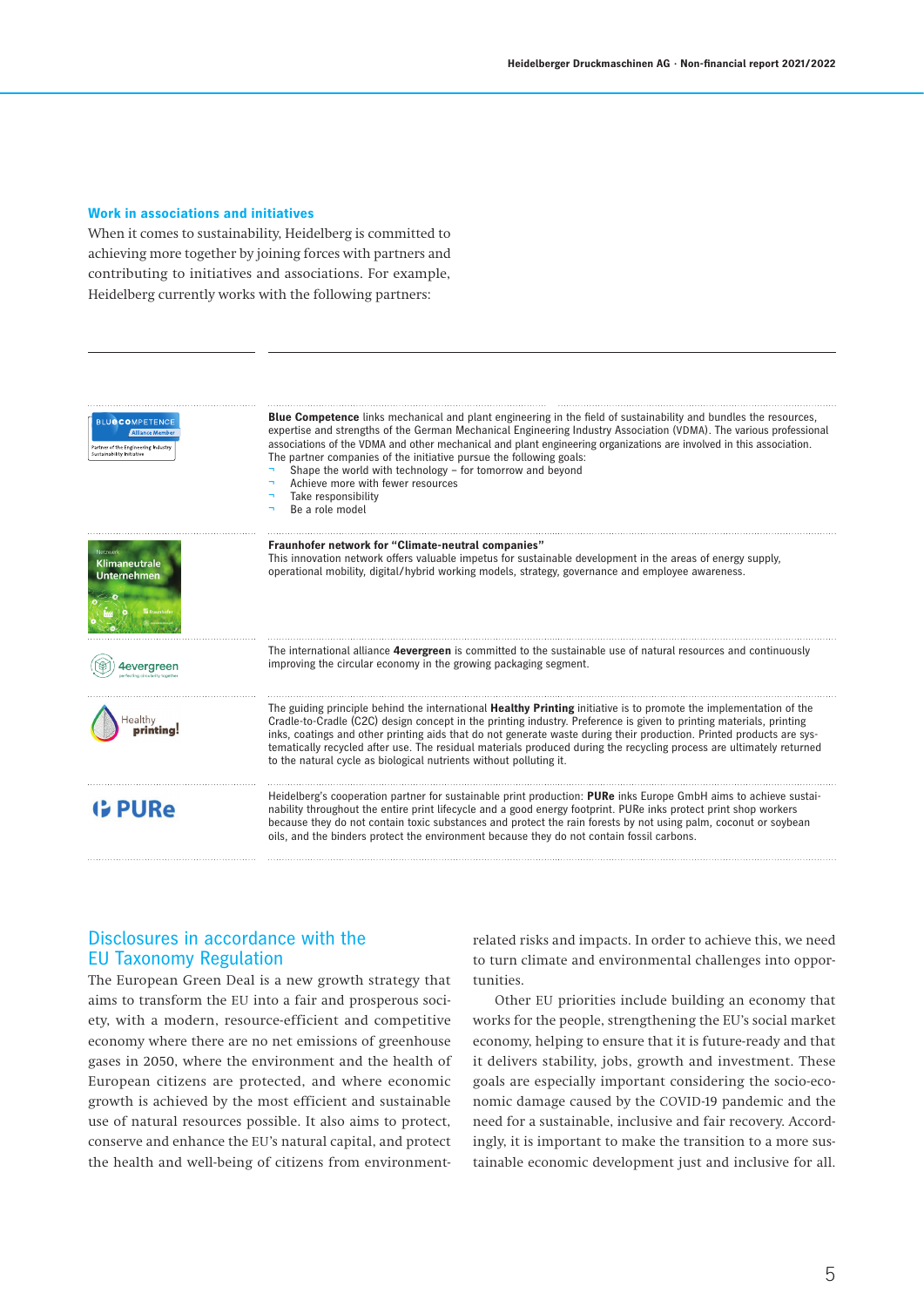Regulation (EU) 2020/852 of the European Parliament and of the Council of 18 June 2020 on the establishment of a framework to facilitate sustainable investment, and amending Regulation (EU) 2019/2088 (hereinafter: "EU Taxonomy Regulation") was proposed as part of the Commission's earlier Action Plan on "Financing Sustainable Growth" of March 2018, launching an ambitious and comprehensive strategy for sustainable finance with the aim of redirecting capital flows to help generate sustainable and inclusive growth. The EU Taxonomy Regulation is an important enabler for scaling up sustainable investment and thus implementing the European Green Deal as part of the EU's response to the climate and environmental challenges. It provides uniform criteria for companies and investors on economic activities that can be considered environmentally sustainable (i.e. making a substantial contribution to EU environmental objectives such as climate change mitigation, while doing no significant harm to other environmental objectives), and thus aims to increase transparency and consistency in the classification of such activities and limit the risk of greenwashing and fragmentation in relevant markets.

In accordance with Article 8 of the EU Taxonomy Regulation and the supplementary delegated acts, Heidelberger Druckmaschinen Aktiengesellschaft is reporting the proportion of taxonomy-eligible Group-wide sales, capital expenditure (CapEx) and operating expenditure (OpEx) for the financial year 2021/2022 with respect to the environmental objectives "climate change mitigation" and "climate change adaptation" for the first time in its non-financial report 2021/2022.

In a detailed analysis of the EU Taxonomy Regulation and, in particular, Annex I and Annex II of the supplementary Commission Delegated Regulation (EU) 2021/2139 (hereinafter: "Annex I" and "Annex II"), the economic activities of Heidelberger Druckmaschinen Aktiengesellschaft were classified by an interdisciplinary project team mainly on the basis of the NACE codes. In a comparison with the provisions of the EU Taxonomy Regulation, the operations of the foundry in Amstetten (category 3.9 "Manufacture of iron and steel", NACE code C24.51 "Casting of iron") and Wallbox production (category 6.15 "Infrastructure enabling low-carbon road transport and public transport", technical

screening criterion 1 (a) "Electric charging points") were identified as being covered by the taxonomy and as taxonomy-eligible.

At present, the vast majority of economic activities in the German plant and mechanical engineering industry are not explicitly covered by the EU Taxonomy Regulation. Accordingly, we do not currently include the core business of Heidelberger Druckmaschinen Aktiengesellschaft, printing press production, in this analysis. Although the publication of the FAQ document by the European Commission on February 2, 2022, largely opened up category 3.6 "Manufacture of other low carbon technologies" and the generic description offers considerable scope for interpretation, we do not currently believe that we are covered by category 3.6 even though the products we manufacture are becoming increasingly more resource-efficient. We will observe the reports and publications in the EU taxonomy Regulation's first year of validity and make corresponding adjustments in subsequent years as necessary. Heidelberger Druckmaschinen Aktiengesellschaft has established an interdisciplinary project team for the identification of taxonomy-eligible economic activities. The analysis process was accompanied by an intensive dialog with experts from the operating units. In this cooperation and the derivation of the majority of the sales, CapEx and OpEx key performance indicators (KPIs) from the existing financial reporting systems, care was taken to avoid potentially counting figures twice.

Our reporting is consistent with the requirements for the KPIs of sales, CapEx and OpEx, which have been determined in accordance with the EU taxonomy definitions: Sales are defined as the proportion of net sales derived from products or services associated with taxonomy-eligible economic activities (numerator) in the total sales of the Heidelberg Group reported in the consolidated income statement (denominator). Information on the sales of the Heidelberg Group can be found on page 97 of the Annual Report 2021/2022. The identified taxonomy-eligible sales amounted to  $\epsilon$  90.3 million in the reporting year and result from the economic activities of the foundry operations in Amstetten and Wallbox production, which were identified as being covered by the taxonomy and as taxonomyeligible.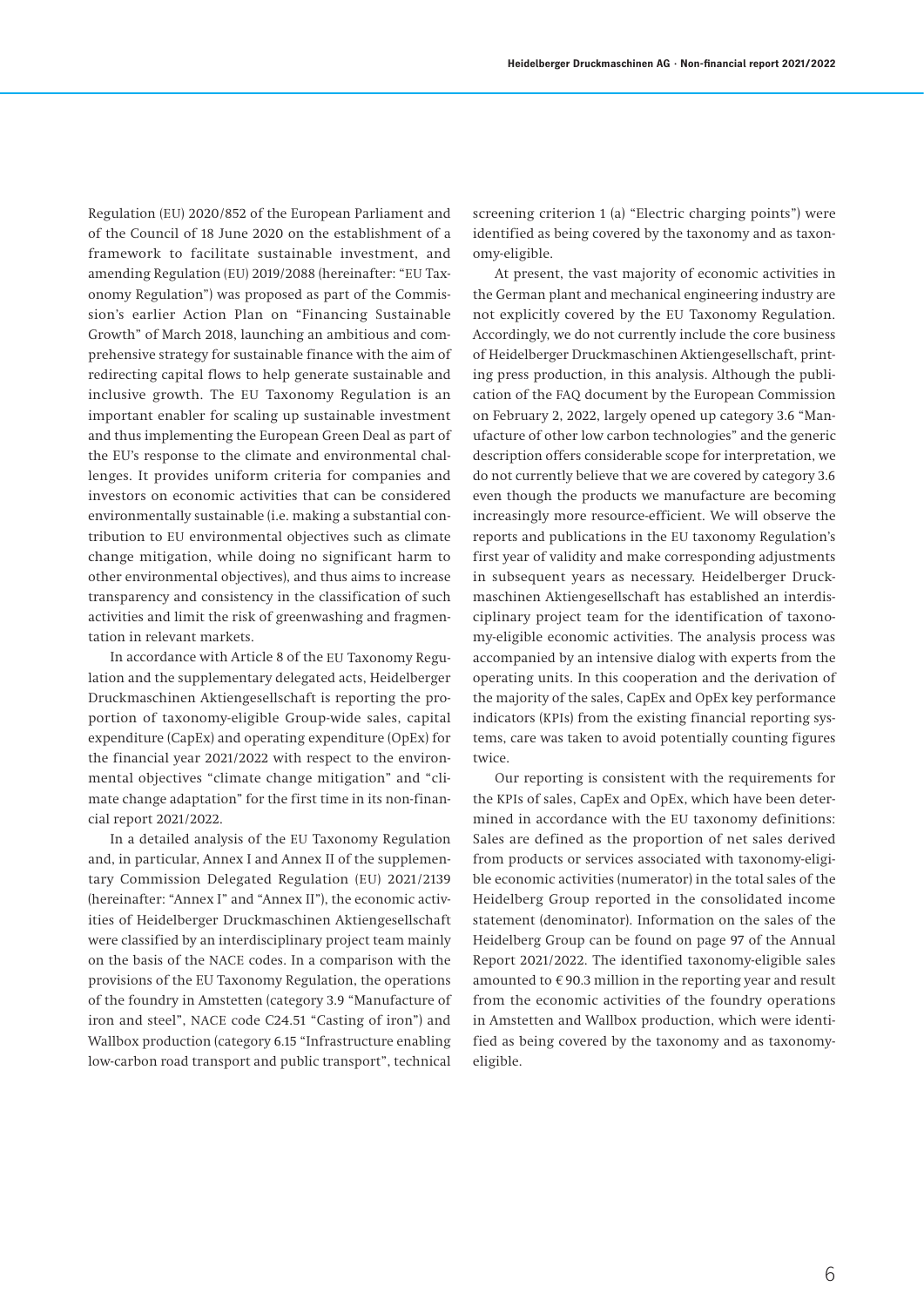Sales are reported in the consolidated income statement for 2021/2022 on page 70.

Capital expenditure (CapEx) is defined as the proportion of additions to property, plant and equipment and intangible assets associated with taxonomy-eligible economic activities during the reporting year before depreciation, amortization, and write-downs and remeasurement (numerator) in the total capital expenditure (CapEx) of the Heidelberg Group (denominator). The total CapEx of the Heidelberg Group is calculated as the additions to intangible assets and property, plant and equipment reported in the statement of changes in non-current assets on pages 78 and 79 of the Annual Report and primarily relates to additions of property, plant and equipment in accordance with IAS 16 and right-of-use assets from leases in accordance with IFRS 16.

The identified taxonomy-eligible CapEx amounts to € 15.8 million in the reporting year and is composed, on the one hand, of investments related to assets or processes associated with a taxonomy-eligible economic activity (section 1.1.2.2 (a) to Annex I). On the other hand, investments related to the acquisition of products from taxonomy-compliant economic activities or products that support a taxonomy-compliant economic activity (section 1.1.2.2 (c) to Annex I) are also included. They are related to categories 7.2 "Renovation of existing buildings", 7.3 "Installation, maintenance and repair of energy efficiency equipment", 7.4 "Installation, maintenance and repair of charging stations for electric vehicles", and 7.7 "Acquisition and ownership of buildings". Accordingly, they primarily contained expenditure for building renovation works, the installation, maintenance and repair of energy efficiency equipment, investments in connection with processes associated with taxon-

omy-eligible economic activities, leases of motor vehicles, and various environmentally friendly production projects, as well as smaller investments in the areas of energy management and heat pumps.

Operating expenditure (OpEx) is defined as the proportion of direct, non-capitalized expenses for research and development, building remediation works, short-term leases, maintenance and repairs associated with taxonomy-eligible economic activities (numerator) in the total operating expenditure (OpEx) of the Heidelberg Group (denominator). The total operating expenditure (OpEx) of the Heidelberg Group includes expenses for maintenance, research and development as well as the expenses for shortterm leases reported in the notes to the consolidated financial statements (see page 126 of the Annual Report). The identified taxonomy-eligible OpEx amounted to  $\epsilon$  1.3 million in the financial year and primarily relates to categories 7.2 "Renovation of existing buildings" and 7.3 "Installation, maintenance and repair of energy efficiency equipment". It mainly contained the corresponding expenses for the economic activities of the foundry operations in Amstetten and Wallbox production (section 1.1.2.2 (a) to Annex I), which were identified as being covered by the taxonomy and as taxonomy-eligible, as well as other maintenance and building remediation works that relate to the purchase of products from taxonomy-compliant economic activities and individual measures by which the target activities are carried out in a low-carbon manner (section 1.1.2.2 (c) to Annex I).

The table below shows the taxonomy-eligible sales, capital expenditure (CapEx) and operating expenditure (OpEx) for the financial year 2021/2022 as a proportion of the respective total figures for the Group:

**Proportion of taxonomy-eligible and taxonomy-non-eligible economic activities in total sales, capital expenditure (CapEx) and operating expenditure (OpEx)**

| Figures in $\epsilon$ millions | Taxonomy-<br>eligible       | in percent                  | Taxonomy<br>non-eligible | in percent | Total                               |
|--------------------------------|-----------------------------|-----------------------------|--------------------------|------------|-------------------------------------|
| Net sales                      | 90.3<br>                    |                             | 2.093.1<br>              | 95.9<br>   | 2.183.4<br>                         |
| CapEx                          | 15.8                        |                             | 55.6                     | 77.9       |                                     |
| OpEx                           | *************************** | *************************** | <br>110.3                | <br>98.8   | ***************************<br>11.6 |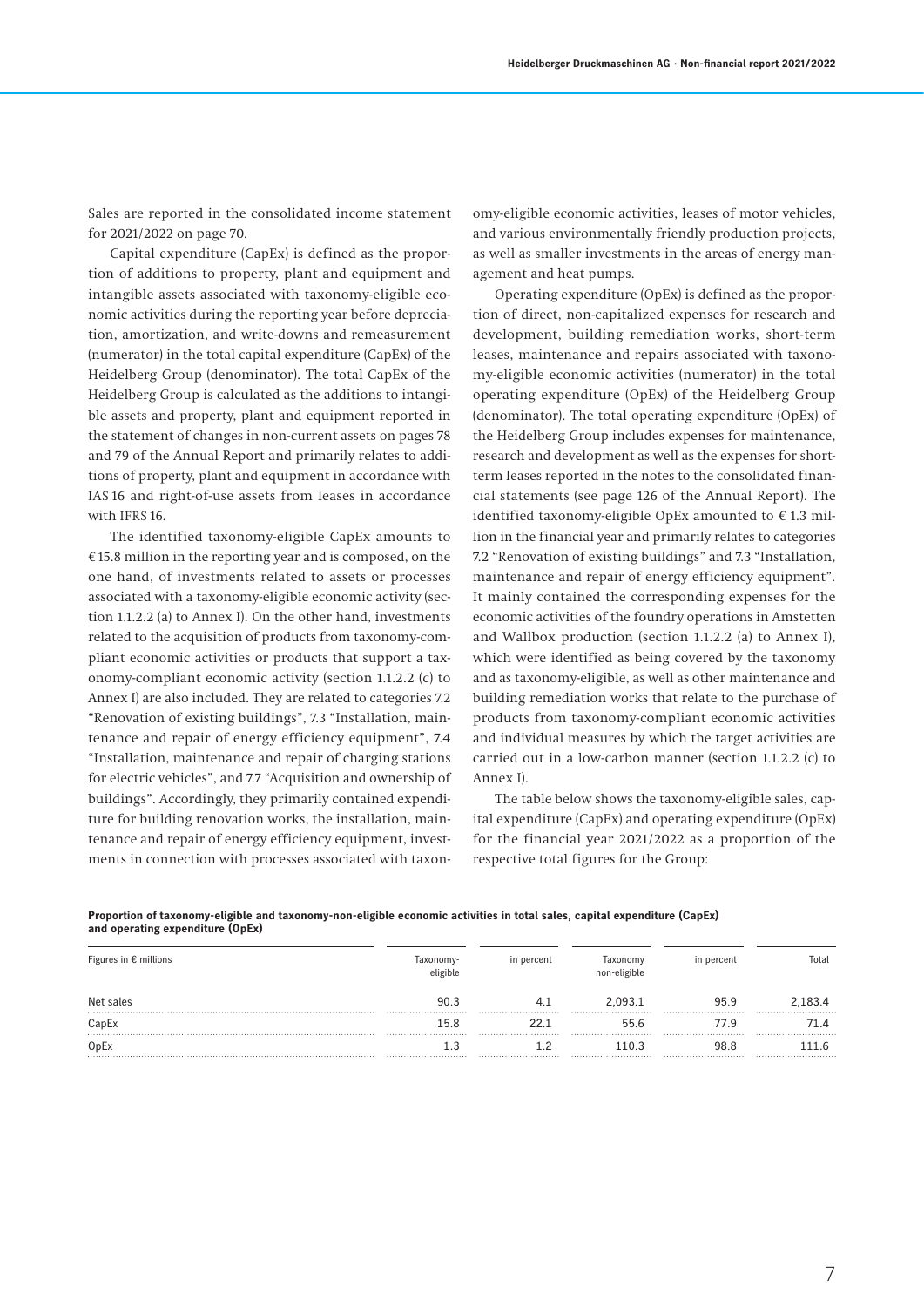# Material aspects of this report

To determine the material aspects and focal points of this report, Heidelberg conducted a comprehensive materiality analysis in the reporting year. In the first step, a series of workshops was conducted with the relevant internal stakeholders and experts from Corporate Development, Procurement, Legal, R & D, Product Management, Sales Operation, Human Resources, Operations, Site Management, Investor Relations and the Works Council. Material aspects were identified, evaluated and prioritized in each of four areas: products, governance, social, and production sites. External stakeholder concerns were taken into account by integrating the empirical data from the respective experts and in the form of a customer survey. In the second step, the results of the workshop series were analyzed, consolidated and adopted in conjunction with the Management Board and the management level immediately below that.

For the Heidelberg Group, the non-financial aspects requiring disclosure were identified according to the double materiality provision of section 289c (3) HGB and assigned to the reportable minimum aspects as follows:

- ¬ Environmental issues: sustainable products and production, climate strategy
- Employee issues: attractive modern working conditions and structures, occupational health and safety
- Social issues: promoting diversity within the Company and education
- ¬ Preventing bribery and corruption: expansion of the compliance program
- Respect for human rights: preparing the implementation of the German Supply Chain Due Diligence Act

## Environmental issues

Using resources in an environmentally responsible manner forms part of Heidelberg's core values. Compliance with legal requirements for operational and product-related environmental protection is a matter of course for Heidelberg. We coordinate the implementation of measures in operational and product-related environmental protection throughout the Group and prepare Group standards. Processes for ensuring knowledge of the relevant environmental legislation are also established as part of ISO 14001 environmental management.

As a company that has been certified in accordance with ISO 9001/14001 for many years – this covers our seven development and production sites in Germany and our production site in China – we are committed to continuous improvement. The certification process allows us to identify and rectify error sources at an early stage and identify rationalization potential. These internationally recognized certifications are also improving our image with customers, partners and the public, reducing our liability risk and providing us with greater legal security. We raise awareness of the significant environmental impact made by the divisions by actively involving certification officers and other employees. For controllable processes/activities, we promote the initiation of measures to reduce the environmental impact or improve environmental performance. The management evaluation process gives us the feedback we need to make adjustments where required and integrate modifications into the planning process as necessary. The Langgöns site was also certified in accordance with ISO 14001 in the past financial year, meaning that all of Heidelberg's European production sites are now certified via a combined QM and EM management system (ISO 9001 and ISO 14001). Our Amstetten site, where we operate our foundry, uses energy most intensively and has been certified in accordance with DIN ISO 50001 since 2012.

In our materiality analysis, we defined environmentally friendly products and efficient production as key environmental issues and derived a climate strategy on this basis. The structure of our production sites and their high degree of vertical integration mean that energy and the associated emissions are key issues for production.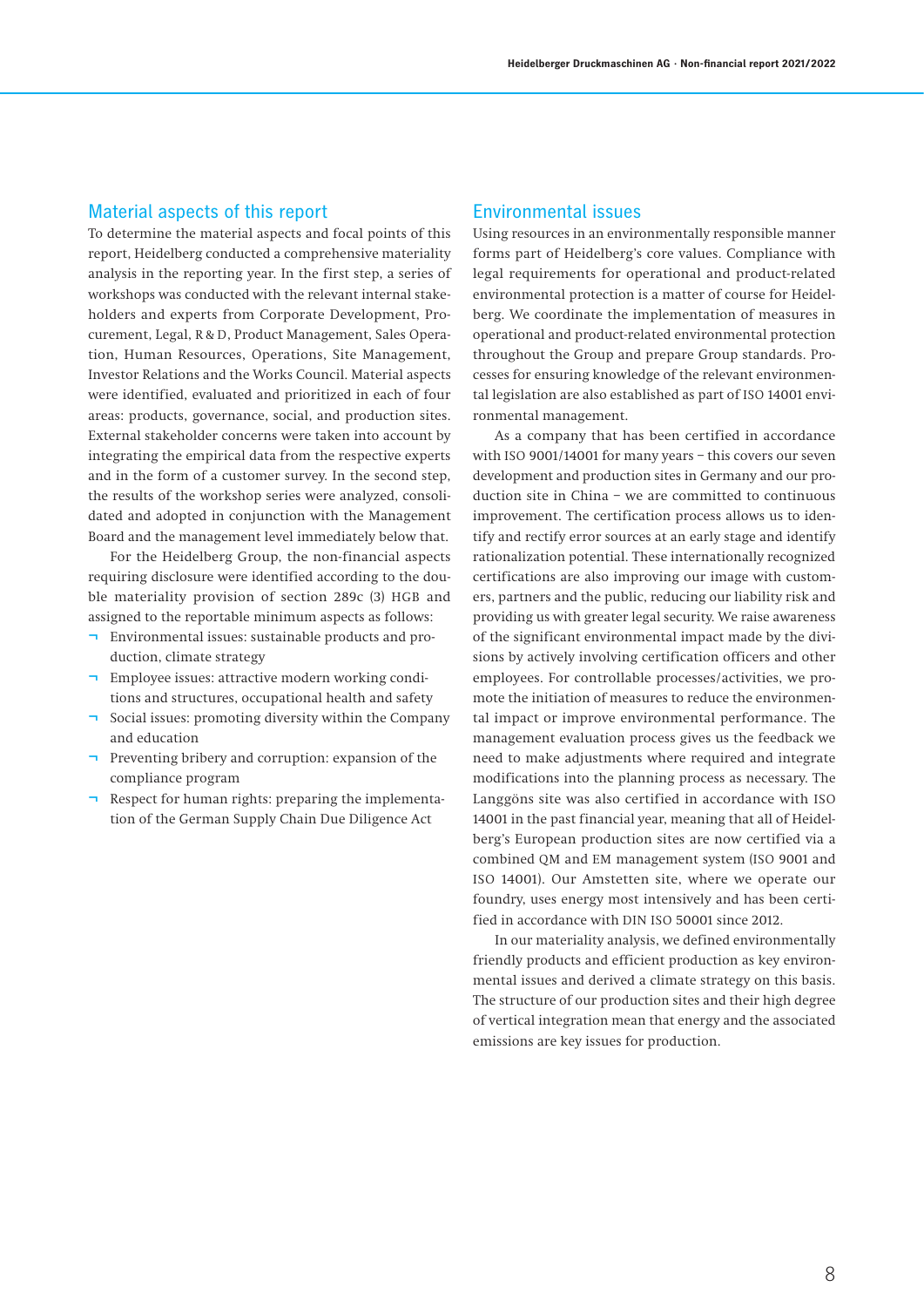In order to heighten awareness of the responsible use of energy as a resource from the beginning of young people's careers, Heidelberg has participated in the nationwide "energy scout" projects led by the Chambers of Industry and Commerce responsible at the Wiesloch-Walldorf and Amstetten sites for some years. This topic is supported and promoted by the Management Board and senior management. While the program led by the Chambers of Industry and Commerce is limited to two trainees, Heidelberg has decided to extend this opportunity to more trainees. The energy scouts will begin their work in the respective areas and cooperate on projects to improve energy efficiency. In the new training year, the baton will be passed to the next generation of trainees who will continue the work on the respective topics.

To ensure that area-specific projects are implemented efficiently, smaller teams are formed within the respective professions and training years. In addition, training staff have begun to receive training as part of sustainability workshops organized in cooperation with "Klimaschutzagentur Mannheim". In the long term, these workshops will also be offered to interested trainees and students. They cover fundamental topics such as personal carbon footprints and are supplemented by in-depth workshops on nutrition, waste and energy.

### **Environmentally friendly products**

For Heidelberg, ensuring sustainable and environmentally friendly products means reducing their resource and energy requirements, waste and emissions in order to minimize their environmental impact while also enabling our customers to engage in economically successful production. To achieve this, we systematically analyze the entire lifecycle of our products. A first rough calculation of the CO $_{\textrm{\tiny{2}}}$ e emissions confirmed that the majority are generated downstream (Scope 3) by customers using the products.

With regard to printing presses, paper waste (paper required and consumed until the first "good", i.e. saleable sheet) and energy consumption are particularly responsible for emissions. Heidelberg is aware of its responsibility in this respect, and sustainability is a well-established element of its product development. This is achieved through the internal "Guidelines for ecological product development", which define the framework for systematically integrating aspects and requirements of environmental law into the development process. The development process includes an ecological product review in which we focus on material

and chemical compliance aspects, reducing gaseous and liquid pollutants, and energy efficiency. This is intended to support the development of environmentally friendly products and ensure that environmental benefits are leveraged at an early stage. In addition to having a positive environmental impact, this generates cost benefits for customers in the form of material and energy savings. Heidelberg aims to conduct an ecological product review for every development project.

A decade ago, Heidelberg became the first printing press manufacturer to document the environmental footprint of its products and perform lifecycle assessments with a view to recording the environmental impact of its products in the greatest possible detail and identifying potential improvements. These activities have been integrated into ISO 14001 management. In the period under review, they were also formalized in a corresponding work instruction, "Creating a lifecycle assessment in accordance with ISO 14001:2015", in order to ensure systematic, standardized treatment across all areas of the Group. In addition, an Excel-based CO $_{\textrm{\tiny{2}}}$  tool has been developed and made available to all colleagues in order to provide them with an initial impression of the carbon footprint of their projects.

Customers can make their purchases of Heidelberg products carbon-neutral if they wish. We calculate the CO<sub>2</sub> emissions on a cradle-to-gate basis, i.e. from resource extraction to our factory gate. These emissions can be offset by buying emissions credits or certificates generated in specific climate protection projects. We have decided to only use "Gold Standard" certificates for this purpose, such as the Soddo reforestation project initiated by the NGO World Vision in Ethiopia.

As drying systems account for a large proportion of the energy requirements of printing presses, Heidelberg continuously develops its drying systems with a view to energy efficiency and  $CO_2$  savings. Our aspiration is to always be able to offer our customers the most state-of-the-art and most environmentally friendly systems. This is the principle behind the DryStar LED series, which we have continuously enhanced over the past ten years. In the latest DryStar LED Pro system series for 2022, the proportion of active light output has been increased by a further 25 percent. This is made possible by the use of state-of-the-art semiconductors in conjunction with our optimized and patented dual lens technology. At the same time, design changes to the energy supply have enabled us to lower energy input and thus consumption by up to 20 percent. Together with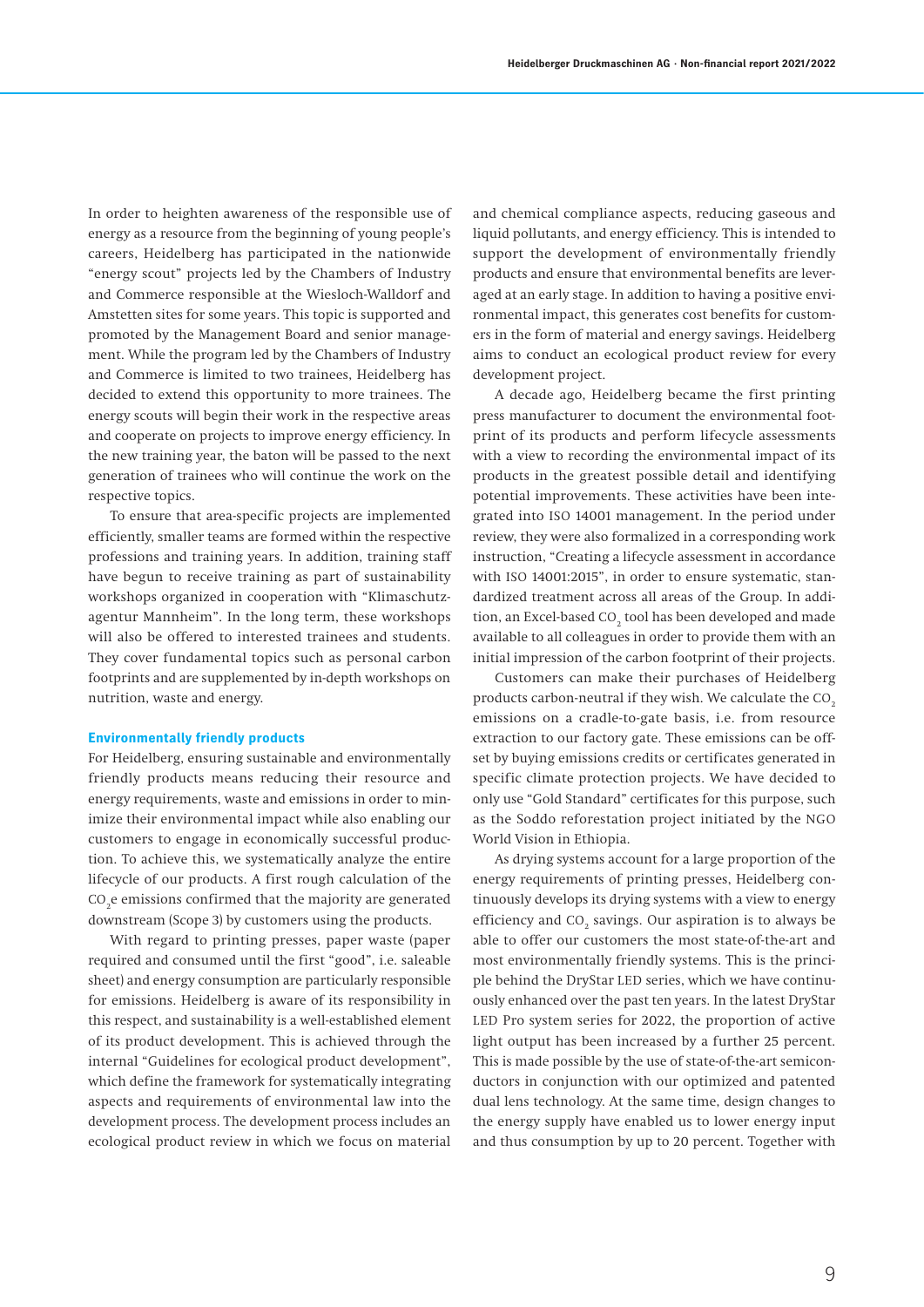existing functions such as the fully integrated on/off system (IOOS) and smart temperature management, the DryStar LED Pro generation from Heidelberg currently offers the – as far as we know – most effective and most energy-efficient curing technology in sheetfed offset printing for commercial, label and packaging applications.

When it comes to consumables, Heidelberg also focuses on developing and marketing sustainable products at all times. We work in close cooperation with partners from the entire value chain.

The Saphira Eco label comprises Heidelberg's product range of environmentally friendly materials. In addition to ecological benefits – such as reducing emissions of volatile organic compounds (VOCs), ammonia and particulate matter – Saphira Eco is synonymous with the use of fewer chemicals and less waste water. The Saphira Eco criteria catalog was revised and the product portfolio was adapted to reflect the new, considerably stricter criteria.

Together with PURe GmbH, we have launched an ink series for the European region that is considerably more environmentally friendly and less damaging to health than conventional ink series. In addition to the above sustainability aspects, these alternative ink formulas are significantly better for de-inking paper in preparation for paper recycling. As the processing tolerances on the printing press are less generous, Heidelberg works closely with users to achieve optimal printing results.

Heidelberg has optimized the Locotec MRS ink roller system in cooperation with Westland. LotoTec MRS typically prevents the need for a second wash using cleaning paste or a deep cleaner when changing from dark to light inks. This speeds up the changing process and means lower consumption of cleaning agents. Heidelberg customers can request this innovative roller system when customizing their original equipment or request it to be retrofitted.

A survey on sustainability aspects has confirmed that the market has a particular focus on energy and resource efficiency requirements in the print shop.

Here, too, Heidelberg and its consulting team provide customers with training so that they can reduce their resource requirements. For example, paper waste workshops help customers to identify potential areas for reducing paper waste, which are then translated into specific measures. This can significantly lower the waste rate. In addition to paper, this enables savings when it comes to ink, coatings and energy.

### **Efficient production and climate strategy**

In the reporting year, Heidelberg set itself the target of achieving climate neutrality (Scope 1 and 2) by 2030. Our main priorities are improving energy efficiency, lowering emissions and substantially increasing the proportion of in-house power generation in the form of renewable energies. We intend to take suitable measures (green electricity, PPA, etc.) in order to further reduce the Scope 2 emissions resulting from our remaining electricity purchases. The overriding objective of all measures is to reduce the remaining emissions to the greatest possible extent, thereby minimizing the need to offset the remaining emissions in the form of certificates. Our goal is to eliminate the need for offsetting by 2040.

As part of our climate strategy and our ISO 14001 environmental management activities to date, we have begun drawing up a transformation concept for the decarbonization of Heidelberger Druckmaschinen Aktiengesellschaft. In the next financial year, the corresponding potential will be analyzed at all production sites and a site-specific plan of measures for reducing and optimizing energy requirements and preventing emissions will be developed.

 The measures initiated in the last but one financial year to optimize space and establish a technology park at the largest production site, Wiesloch-Walldorf, are having the desired effect, and the quantity of natural gas purchased has already decreased significantly. However, the full impact of the improvements is not yet reflected in this report as some of the measures were only completed in the reporting period. The provision of building infrastructure involves high energy requirements, especially when it comes to existing buildings. We already reduced our natural gas consumption by over 20% in the past financial year. The new technology park, which is not owned by Heidelberg, will permanently change the site. The investor of the first phase of construction has acquired additional space from Heidelberg that was no longer required, meaning that space usage and the associated energy consumption will decline further in the future.

The efficient use of space leads to energy efficiency, and hence to cost savings. To this end, our strategy is aimed at modernizing the remaining infrastructure and adapting it to our actual requirements over the coming years and developing holistic energy concepts in order to significantly reduce our energy consumption. For example, we have recently adopted an energy concept for our biggest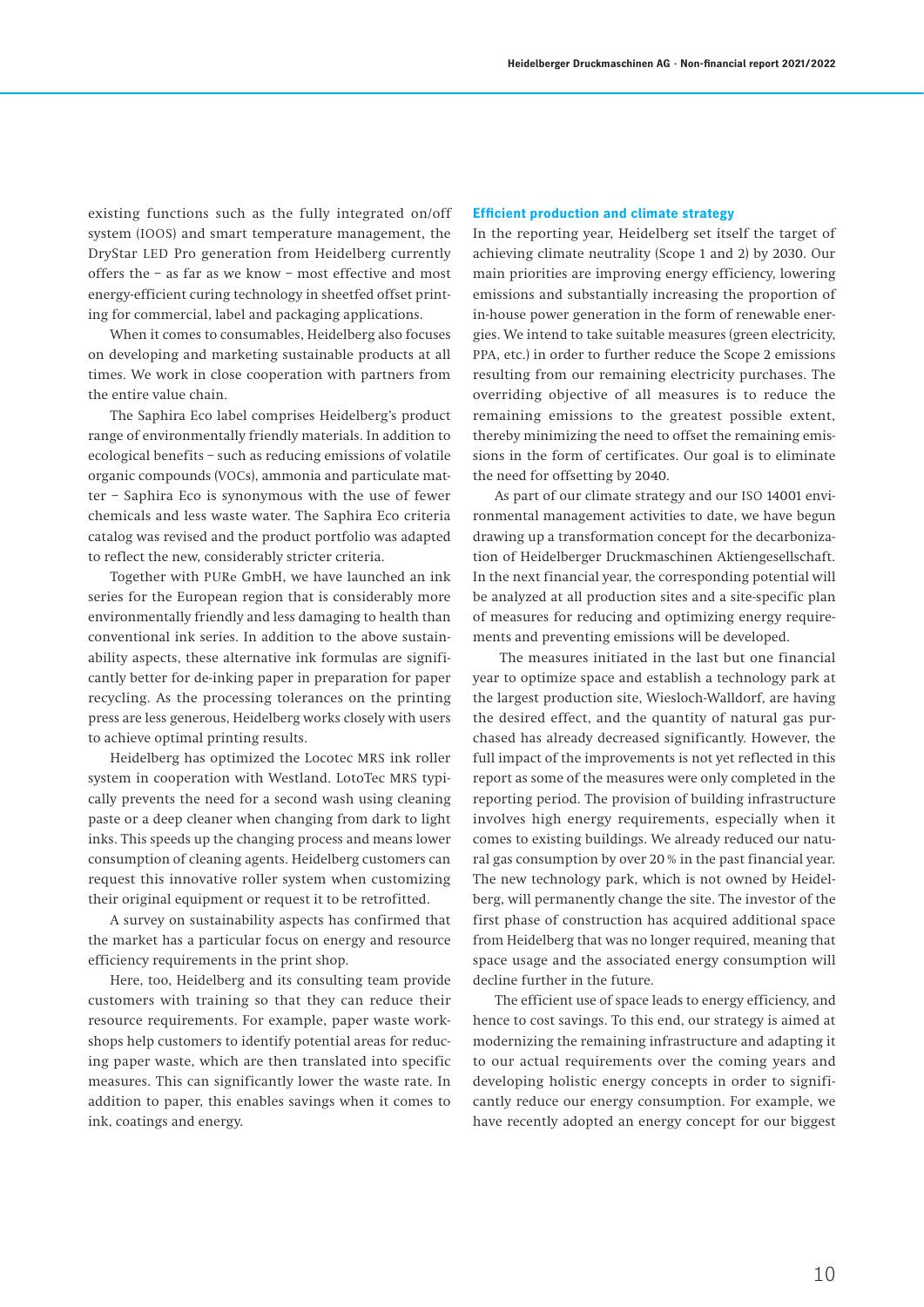assembly hall at the Wiesloch-Walldorf site, which covers an area of around 72,000m². Among other things, this concept identifies specific potential and approaches for reducing the heat requirements of the hall by up to 60 percent. With the roof renovation making it possible to install roofmounted photovoltaic systems for the first time, we are enhancing our independent power generation, increasing the proportion of renewable energies and making ourselves more energy self-sufficient. Because lighting at this assembly hall accounts for almost half of electricity consumption, converting to LEDs offers significant additional savings potential. This is beneficial for the environment as well as making our sites more competitive. As such, we have given these topics particular priority and are implementing them in the form of site and structural optimization projects. In the medium term, we will take this methodology and the experience gained in its implementation and apply it in order to modernize additional halls at all sites.

Since 2013, we have established an energy monitoring system at our major German production and development sites (Wiesloch-Walldorf, Amstetten and Brandenburg), which we use to record and analyze energy consumption and flows. Our site in Shanghai was integrated into the system in 2019 and is in the process of automating its energy monitoring system further. Due to the restrictions imposed

in response to the COVID-19 pandemic, the roll-out is not yet complete.

Taken together, these sites are responsible for over 95 percent of the Heidelberg Group's energy consumption. We currently have around 1,300 integrated measuring points and are working continuously to refine the meter infrastructure and define significant energy loads. The transparency thus gained will enable us to reduce energy consumption and the associated environmental impact of energy transformation, transportation and distribution. In addition, the system helps us to identify potential savings and to take environmental issues into account in our decision-making processes. This makes it significantly easier for us to implement energy concepts and realize savings potential, as well as ensuring that the expected savings are transparent and predictable.

#### **Environmental figures**

The table below includes the four largest development and production sites (Wiesloch-Walldorf, Amstetten, Brandenburg, Shanghai), which cumulatively account for over 95 percent of Group-wide energy consumption. The Heidelberg site has been sold and is no longer contained in the figures for the past financial year. The first row, "Energy in GWh/a", shows the volume supplied or consumed at the respective sites, including electricity, natural gas, heating

|                                                    | 2017/2018 | 2018/2019 | 2019/2020 | 2020/2021 | 2021/2022 |
|----------------------------------------------------|-----------|-----------|-----------|-----------|-----------|
| Input                                              |           |           |           |           |           |
| Energy in GWh/a <sup>1)</sup>                      | 290       | 290       | 274       | 244       | 243       |
| Energy in GWh/a (weather-adjusted) <sup>1,2)</sup> | 285       | 300       | 280       | 256       | 240       |
| Water in m <sup>3</sup> /a                         | 207,903*  | 227,710*  | 193,760*  | 149.169*  | 164.645   |
| Output                                             |           |           |           |           |           |
| $CO2$ emissions in metric tons $3$                 |           |           |           |           |           |
| - Scope $1$ $[CO_2e]$                              | $30,307*$ | 29,502*   | 30,645*   | 30,568*   | 25,668    |
| - Scope 2 $[CO2]$                                  | 74,938*   | 76,008*   | 63,812*   | 49,055*   | 65,647    |
| Waste in metric tons                               | 35.980*   | 41.545*   | 34.247*   | 24.650*   | 38,270    |
| Key figure                                         |           |           |           |           |           |
| Recycling rate in percent                          | 96.36*    | $97.53*$  |           |           |           |
|                                                    |           |           |           |           |           |

\* Voluntary disclosure, not reviewed by the auditor

1) Total energy supplied to the WIE, HEI, AMS, BRA and QIN sites, including vehicle fleet and the company fueling station at Wiesloch-Walldorf. The Heidelberg site is not included from January 1, 2021.

2) In accordance with VDI 2067, the heating energy supplied was adjusted based on the degree days figure of the Heidelberg site. In the reporting year, the basis of the reference years was updated to the average of the last ten years (2012 to 2021). The prior-year figures were adjusted accordingly.

 $^{\rm 30}$  CO<sub>2</sub> emissions resulting from energy and district heating supply are based on information from the respective electric utility at the particular site; other emissions are based on GEMIS and were updated to version 5.0 in fiscal year 2021/2022. The prior-year figures were adjusted accordingly.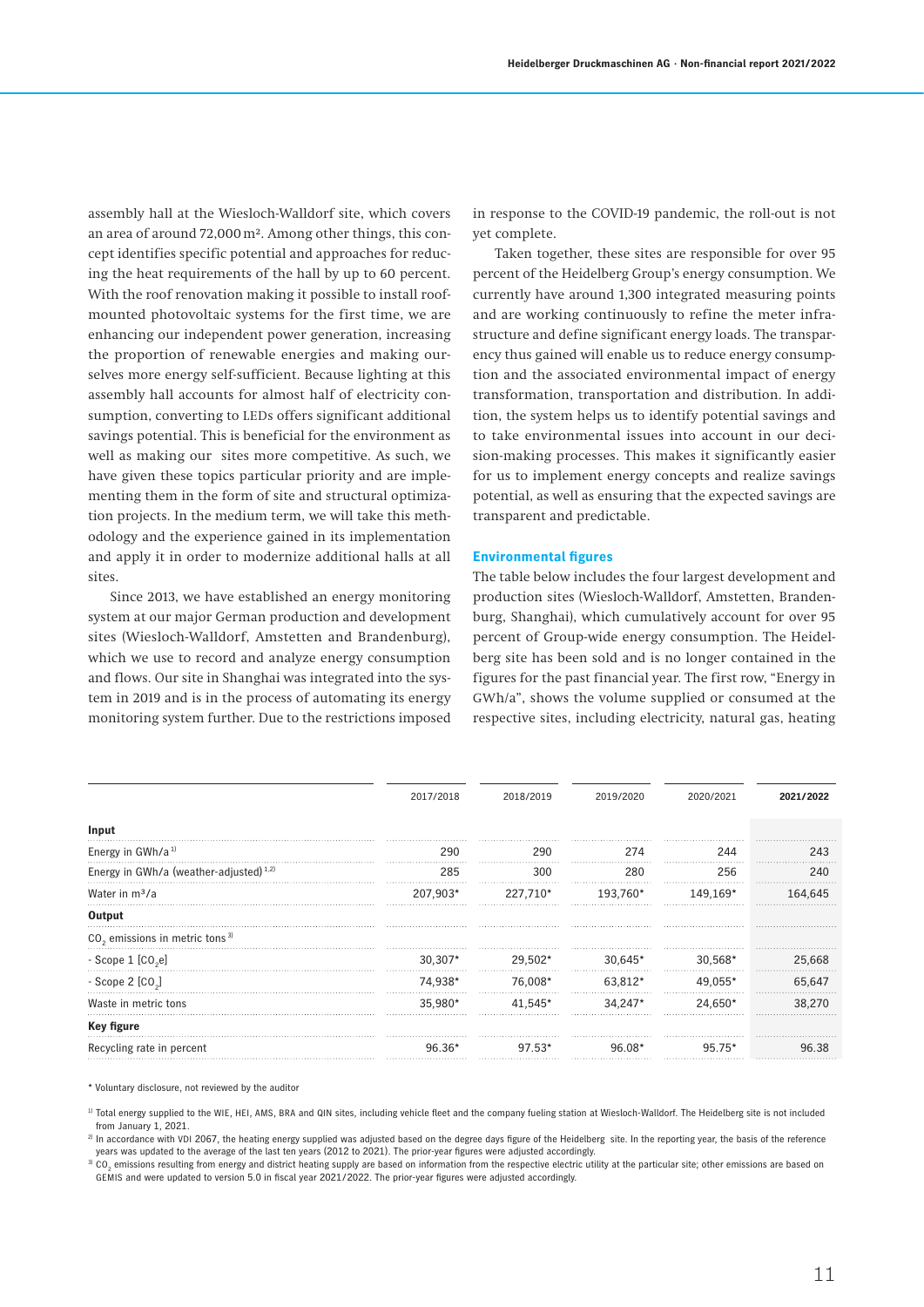oil and district heating as well as diesel and gasoline consumption for internal logistics and our vehicle fleet. The second row, weather-adjusted energy consumption, normalizes the proportion of energy that is heating-related and hence weather-dependent. This is based on a ten-year average (2012–2021) of the degree day figures for the certified weather station in Heidelberg. We also publish additional key figures for the sites listed above, such as water consumption, the CO<sub>2</sub>e emissions (broken down into Scope 1 and 2) of the energy volume reported in the first row, and the waste volume and the corresponding waste recycling rate in order to enable a differentiated analysis beyond the topic of energy alone.

It should be noted that the key figures include opposing effects. The financial year 2020/2021 was dominated by the COVID-19 pandemic, which meant that production was low and many employees worked from home or were assigned to short-time work. At the same time, the need for increased ventilation resulted in higher heat consumption. In the reporting period, the conditions returned to normal and production increased again. Furthermore, the weather conditions (heating degree days) were significantly cooler (coldest year for five years). Energy requirements adjusted for weather factors have been falling steadily for a number of years. The measures implemented to reduce heat consumption are clearly reflected in the Scope 1 emissions. The Scope 2 emissions were higher than in the previous year. This is because the growth in the production volume required increased electricity consumption, especially at our foundry in Amstetten and our plant in Shanghai. Because the hardship clause under the German Renewable Energy Sources Act (EEG) is applied in Amstetten, significantly higher  $\mathrm{CO}_2$  emissions factors are reported at this site. In combination with the high proportion of electricity consumption, this results in extremely high emissions. The elimination of the EEG levy means that this special case is expected to no longer apply from July 1, 2022. The site will then be assigned the same (significantly lower) emissions factor as the other sites in the future.

Water consumption and the waste volume increased compared with the previous year. Among other things, this was because a large number of employees returned to working on-site. The increased waste volume primarily relates to rubble and scrap in connection with preparations for the sale of the space in Wiesloch/Walldorf.

# Employee issues

#### **Structural framework**

A dedicated, experienced and highly qualified workforce is the most important foundation of the Heidelberg Group's business success. Expertise, patents and inventions, continuous development of knowledge and skills, respectful interaction and a focus on employee health are the keys to a company that is fit for the future. Motivation and loyalty on the part of existing employees, attractive jobs as an employer brand and the characteristics of an appreciative corporate culture are central parameters when it comes to addressing employee issues.

As an employer, Heidelberg offers fair, performance-oriented remuneration, a company pension as a future-oriented remuneration component, occupational health management with various activities, and contemporary working conditions. We encourage talented young employees by engaging them in dialog at an early stage, integrating them into projects and offering them extensive training opportunities. The new policy on mobile work allows us to offer modern and attractive working models. Flexitime accounts, working time accounts and collectively agreed provisions on compensation create a framework that enables employees to achieve a healthy work-life balance. Employee concerns are also represented at all sites and permanent establishments in the form of bodies elected according to the works constitution. We engage in a constructive, goal-oriented dialog with the Works Councils.

The guidelines on HR work that are implemented on a Group-wide basis provide the material foundations for ensuring compliance with the relevant CSR standards. Within the Company's hierarchy of standards, the guidelines on compliance with social standards and ensuring that operational HR work is consistent with the applicable principles, such as the standards issued by the International Labour Organization (ILO), are applied on a Groupwide basis. The Heidelberg Group's HR managers have the capacity to enforce standards under the terms of a global business mandate. At the same time, the relevant national provisions must also be observed. This is ensured by the management and HR managers at all of the subsidiaries. The local management of each Group company reports material issues to the responsible HR managers at Heidelberger Druckmaschinen Aktiengesellschaft. Key issues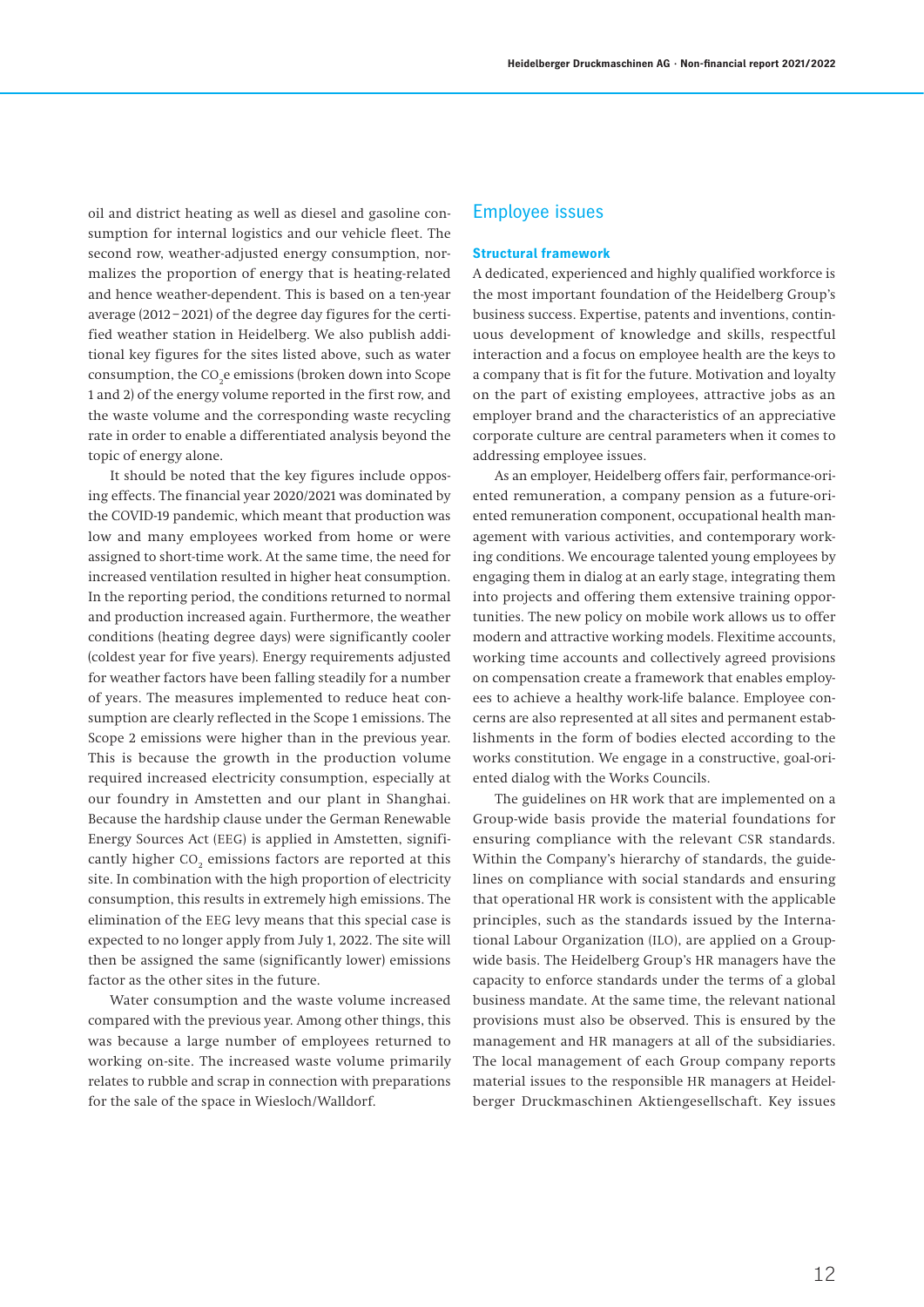relating to HR are regularly reported at the meetings of the Management Board and the senior executive bodies.

The introduction of a Company-wide personnel data system means that the master data contained in the system can be accurately recorded and evaluated on a Group-wide basis.

#### **Employee rights and codetermination**

Heidelberg is committed to upholding employee rights and the statutory structures of codetermination. Accordingly, employee issues are regularly reported to and discussed by the respective local Works Council committees and, at an overarching level, by the Economic Committee of the Company in accordance with section 106 of the German Works Constitution Act (BetrVG). Codetermination in accordance with works constitution law is ensured in the form of bodies at all sites and permanent establishments. This includes the youth and trainee representatives, the representatives of executive management and the statutory disabled persons' representatives. In addition, Heidelberg has a European Works Council (EWC) in accordance with the German European Works Council Act. The EWC also regularly discusses employee issues and ensures compliance as a relevant body to the extent provided by law.

A constructive exchange on employee issues also takes place with the relevant national unions to the extent that they are represented at the respective permanent establishment. At the permanent establishments in Germany, representatives of the local unions are regularly invited to attend and speak at works meetings.

The employee rights enshrined at the Company include the remuneration structure. All of the sites and permanent establishments of Heidelberger Druckmaschinen Aktiengesellschaft are subject to collective wage agreements, meaning that collectively agreed standards are guaranteed for all employees covered by such agreements. This serves to ensure equal pay based solely on the objective characteristics of the respective activity, and not on personal characteristics such as gender.

Where collective agreements permit the determination of individual remuneration components at the level of the respective permanent establishment, this is always performed in cooperation with the Works Council committees in order to ensure that the statutory rights of codetermination are observed. This also means that performance orientation, e.g. for sales employees, is designed objectively.

Furthermore, this system of determining, classifying and reviewing remuneration serves to ensure compliance with minimum standards and minimum pay. In the event of complaints, which may be made at any time, classification is reviewed by a commission with equal representation in order to ensure objective treatment.

Payroll accounting for Heidelberger Druckmaschinen Aktiengesellschaft and its subsidiaries is performed by a shared service center, with data processing being carried out exclusively in electronic form.

Outside the German sites, remuneration takes account of the applicable national regulations.

### **Company-wide Code of Conduct**

The corporate culture is founded on the Company-wide Code of Conduct, in which the Company commits to respectful cooperation. The Code is accompanied by an extensive set of guidelines that are published and made available on the intranet. Compliance is ensured by making unqualified reference to the Code of Conduct in all contracts of employment and by requiring appointees to management positions to expressly undertake to observe the Code of Conduct.

#### **Key action areas**

The aims of our HR work are to have qualified staff at our disposal for our business requirements and to keep our employees healthy and motivated. To ensure the availability, motivation and qualification of our employees and promote their health and wellbeing, we place particular emphasis on balanced demographic and diversity management, training, and occupational health and safety as described in greater detail below. The objectives, the form and the enhancement of these topics also regularly form part of the meetings between the respective committees and the Management Board member with responsibility for personnel matters and the executive bodies of the respective departments.

With reference to the 17 United Nations SDGs, we have defined the relevant key action areas for us based on the nature of our business operations and our business situation. These reflect the challenges facing Heidelberg in the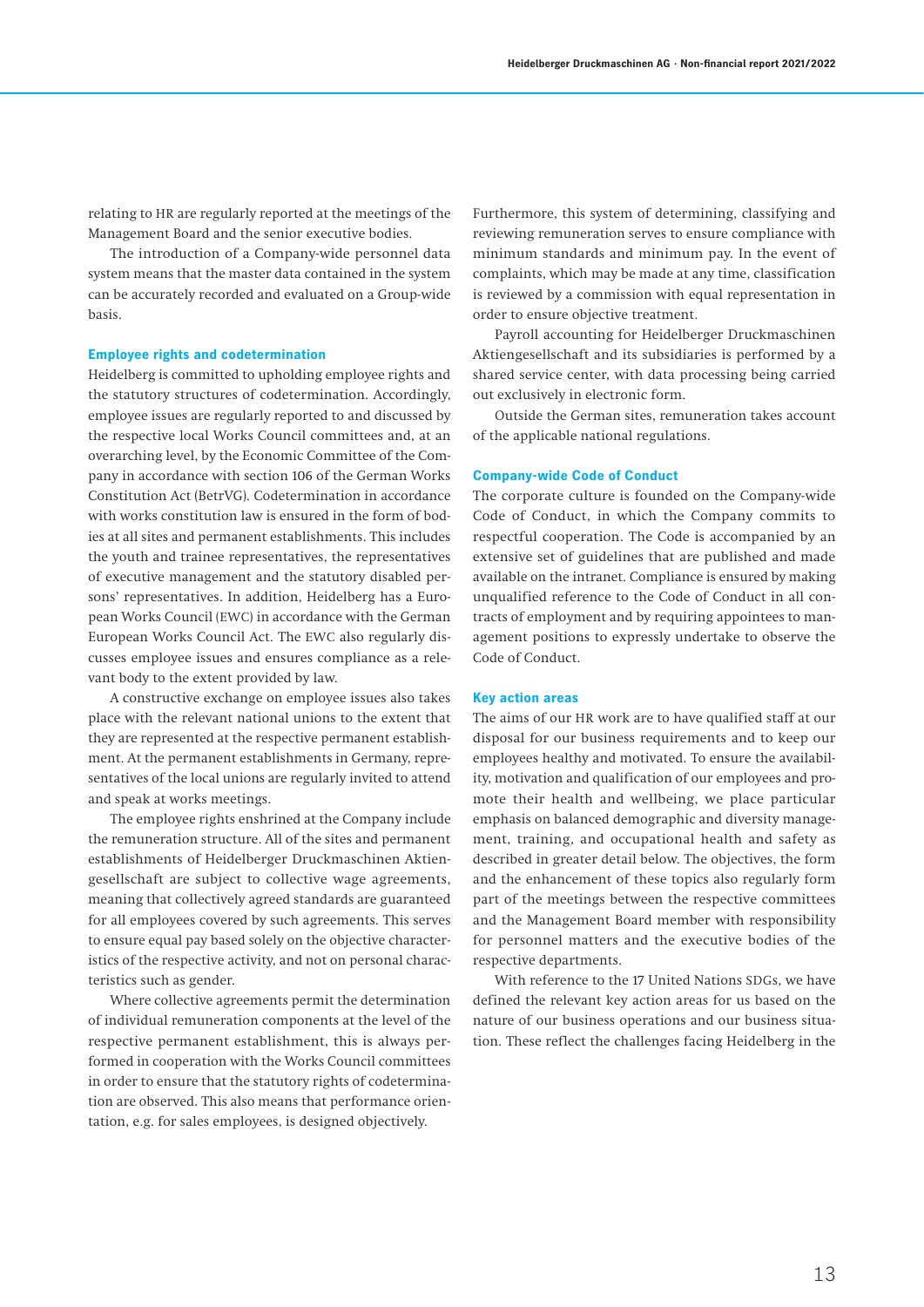current circumstances. Sustainable HR work delivers answers to these challenges in the form of suitable instruments and initiatives.

### **Supporting the transformation with active HR work**

Markets, the industry and the world of work as a whole are undergoing a transformation – which means the same is true for our Company. The most important task of our HR work is to address these challenges.

A Group-wide declaration, "How we want to work", sets out the cornerstones of our transformation into the modern world of work. It has been signed by the Management Board, the senior executive body, the HR department and the Central Works Council. The chapter entitled "Leadership in the mobile world of work" defines the company values – "Listen. Inspire. Deliver." – and our seven corporate competencies as the basis for contemporary leadership. The option of mobile work makes the value of concentrated, efficient and effective cooperation within the Company visible. Individual performance on the part of a large number of people combines to create success for Heidelberg as a whole. Digital formats are no replacement for dialog, listening, and personal contact. Accordingly, intensive forms of cooperation and shaping the way we work together are essential factors in the Company's success.

The transformation also includes securing the necessary future-oriented competencies. As part of the strategy conference, work began on recording the necessary future-oriented competencies – especially in the fields of digitization, automation and leadership – and a training program (an educational initiative in cooperation with Bildungswerk der Baden-Württembergischen Wirtschaft e.V.) was rolled out in spring 2022 with a particular focus on digital skills.

#### **Mission statement process and "New Work" initiated**

We also initiated a mission statement process in the reporting year. In the first stage, interviews were held across all sites, departments and employee groups to record the current situation, identify strengths and weaknesses, and develop the target vision for the Company. The new mission statement will reflect the future viability of the Company, shape cooperation within the Company, and serve as a pillar of the transformation process.

The same is true when it comes to implementing the experience gained during the pandemic under the "New Work" banner. More than just the experience of the forms of work that changed as a result of the pandemic, "New Work" is an internal initiative that aims to shape new types of cooperation and support their implementation as a means of establishing contemporary working models. Large-scale employee participation ensures that the widest possible range of expectations and experiences is gathered and evaluated. Modern office design will support and enable new forms of cooperation. This modernization of the world of work is taking place with extensive involvement on the part of the employees concerned.

The structuring of the mission statement process and the establishment of "New Work" are aimed at encouraging the modernization of the working environment at the Company so that it can support employees in achieving a healthy work-life balance more flexibly, more individually, and in line with the requirements.

### **Demographic management**

The age structure is a particular challenge for Heidelberger Druckmaschinen Aktiengesellschaft's permanent establishments in Germany. The workforce reduction in recent years and the cautious recruitment policy as a result mean that employees aged between 55 and 60 are overrepresented. Many individuals with extensive knowledge and experience will leave the Company over the coming years.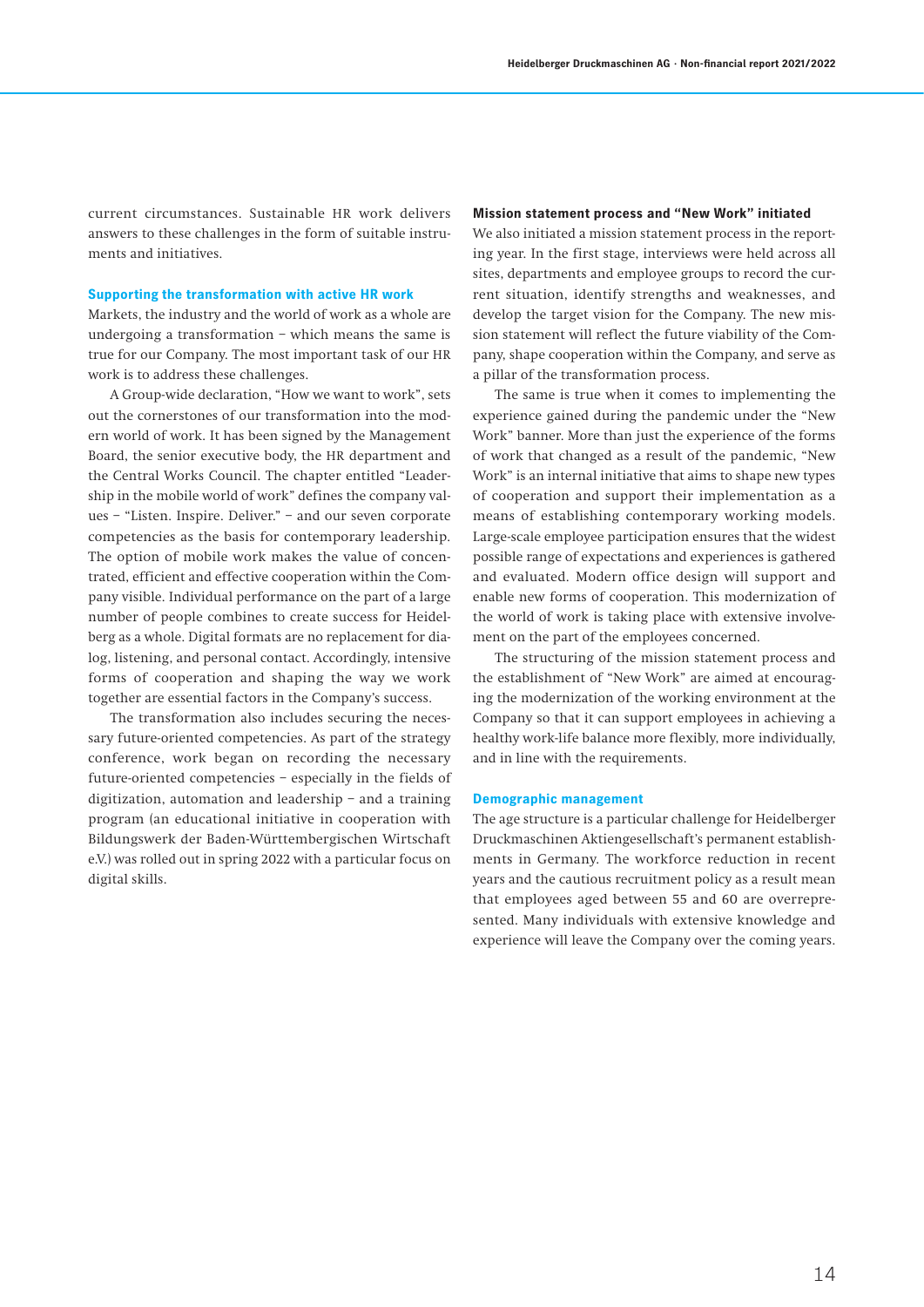This is an exceptional challenge that requires exceptional tools. Accordingly, a corresponding catalog of HR measures has been created with the Works Council. This includes passing on knowledge and experience through appropriate qualification measures and formats, as well as enabling internal development.

Partial retirement contracts are required to cover 4 percent of the total workforce under the terms of the collective wage agreement and 5 percent under the central works agreement. These figures are exceeded by some distance, making them an important tool in the demographic process. By agreeing on individual time frames for the respective partial retirement contracts, the departure of the relevant employees can be regulated in order to ensure that specific knowledge is retained within the Company. Each technical module has been accompanied by the establishment of a demographic radar in conjunction with the managers responsible with the aim of analyzing age-related fluctuation over the next five years, discussing this fluctuation for each individual profession, identifying tools for filling the respective vacancies, and initiating specific activities.

The requirements in the individual professions have been analyzed with a view to the age pyramid within the Company and used as the basis for strategic training planning. The findings and measures are also discussed with the Works Council and adopted in accordance with the provisions of works constitution law.

This includes additional and specific forms of partial retirement as well as ensuring a sufficient intake of qualified young employees by continuously increasing the number of trainees. In recent years, the number of trainees has risen by around 20 percent.

## **Vocational training for the sustainable development of young employees**

The objective of vocational training at Heidelberg is to ensure that talented young employees are provided with specific knowledge as a means of sustainably meeting our need for expertise over the coming years. In addition to the age structure, this means that demographic change can also involve a targeted transformation by establishing new areas of competence. At the start of each training year, we systematically analyze not only our quantitative requirements, but also the extent to which new or modified training occupations are required. We then adjust our recruitment capacities accordingly. Performed in conjunction with the departments, this needs assessment includes recording the Company's medium-term skills requirements and implementing specific training activities to reflect this. In this way, in-house vocational training serves to ensure an influx of highly qualified specialists in the future as well. Accordingly, we are continuously increasing the number and hence the proportion of trainees within the Company. We systematically analyze new professions with the departments as part of an annual needs assessment.

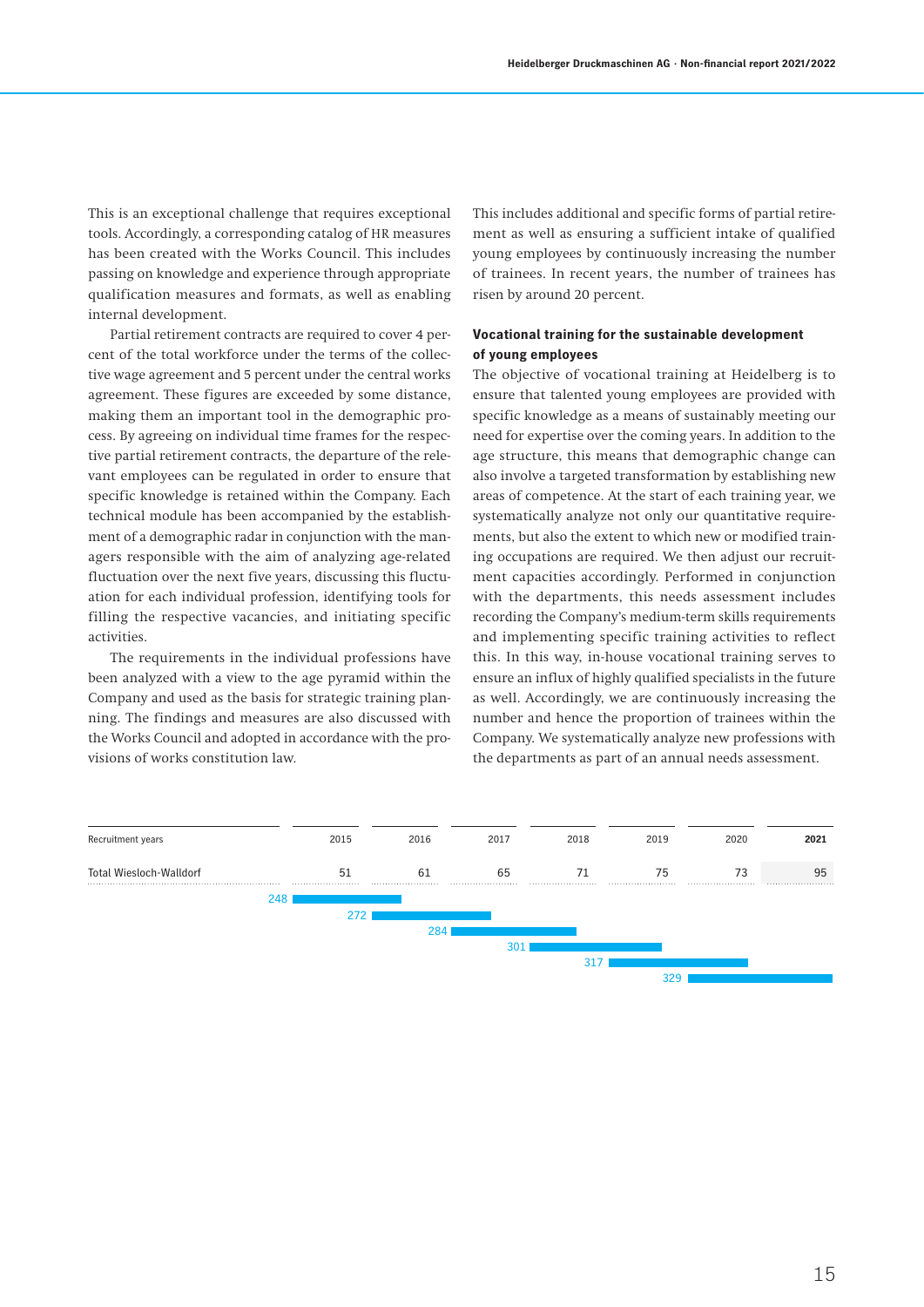Vocational training at Heidelberg performs a flagship function when it comes to attracting young employees, making it an elementary aspect of sustainable HR work. The individual performance of Heidelberg's young employees is underlined by the numerous accolades and awards presented by Chambers of Commerce and Industry. This high standard was confirmed by a recent ranking by Focus Money, which rated Heidelberg's training organization as the third-best in the mechanical engineering industry. The trainees with the best results every year are awarded prizes by the Sternberg Foundation and recognized at an annual ceremony. The publication of the awards and the recognition of the best trainees of the year are intended as a further incentive for the quality of the vocational training.

The training organization also communicates important information in the area of sustainability. The young trainees are familiarized with social cooperation in an introductory week, get involved in social projects such as selling items they make at the Christmas market to raise money for charity, and are given the opportunity to learn about good citizenship at a "volunteer hackathon". As well as academic performance, young recruits are selected on the basis of their personal characteristics in order to ensure a good fit with Heidelberg and our shared corporate culture.

In addition to professional qualification, we focus on promoting social aspects. For example, a socio-educational introductory seminar for new trainees encourages the capacity for teamwork, working in small groups and independent project-based work. Healthy nutrition and physical mindfulness, including drug prevention, are already established in the form of a sports and nutrition day for each trainee intake.

Internal vocational training represents an elementary contribution to sustainability, as it allows the Company to attract talented young employees and shape their cultural fit at a very early stage.

Attracting young talent requires active employer branding. The training organization engages in extensive activities on social media in order to reach the target group and communicate Heidelberg's corporate image.

Specific measures include:

- ¬ Heidelberg's participation in information events for young target groups (trade fairs, exhibitions, school information events), including regional training fairs and a "girls' day" aimed at encouraging more female applicants for STEM professions
- Opening up the Company to pupil internships, career orientation and information days ("Long Night of Training")
- ¬ Heidelberg's participation in a regional network of training organizations as part of a training cooperation
- Partnership with vocational schools, Baden-Württemberg Cooperative State University, Mannheim, the "Ulm Model"
- ¬ Since 2006, Heidelberg has supported the "Print Media Technology" competition as part of the "WorldSkills" vocational competition. Heidelberg is the Federal Center of Excellence for Printing Technology at WorldSkills Germany.

# **Qualification – the key to advancement and development**

The conditions imposed by the pandemic made it clear that qualification and education can take place anywhere and at any time. We harnessed this insight to develop new digital forms of learning that are not time- or location-specific. The necessary technical and content infrastructure was put in place. A globally available, Web-based learning management system (LMS) is used to offer training and record usage, with smaller modular formats establishing themselves in particular. The LMS is available worldwide, meaning that it covers all Heidelberg Group sites and companies. It is also integrated into the workday HR IT system, which we have been using globally since 2020 and which makes worldwide personnel data and reporting and organizational structures usable for HR administrators. This gives the respective managers an overview of the situation and allows them to identify suitable formats and contents in the learning catalog and suggest or assign them as part of the obligatory employee review process. This strategic training management enables qualification packages that are perfectly tailored to the necessary future topics.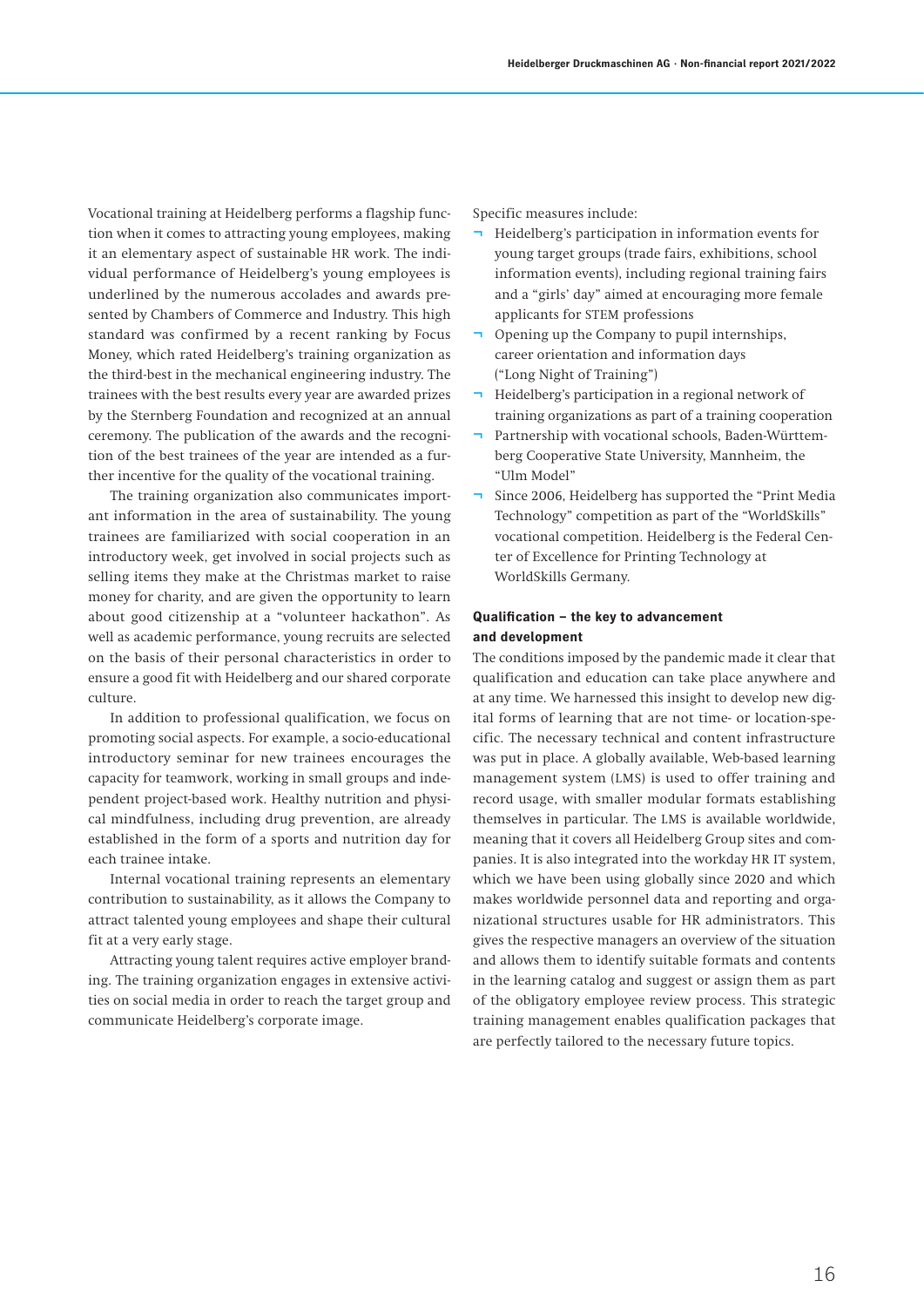Comprehensive mandatory training is also offered and documented via the LMS, such as the compliance and IT security training that all employees are required to complete. This means that managers and the relevant specialist functions can see whether mandatory training has taken place.

The pandemic-related reduction in the number of training days due to cancellations and the inability to deliver classroom-based training was absorbed through digital formats, leading to a significant upturn in training activity again. The short-time work imposed in response to the pandemic naturally also meant fewer training days. This situation was rectified in the reporting year. Online activities were expanded further in the reporting year, because investments in training are in the interests of the Company as it works to safeguard its future. The growing demands can only be met by qualified employees.

Qualification requirements are regularly and systematically identified, compared with the requirements of the departments, and defined in greater detail. Internal and external training content is provided on the basis of this process. A qualitative review is conducted in the form of a regular evaluation of the training offered and the level of demand. In-house training and training offered by external educational institutions are integrated into the LMS.

In the reporting year, a Heidelberg-specific training package with the following modules was designed in conjunction with Bildungswerk der Baden-Württembergischen Wirtschaft (a certified educational institution in accordance with DIN EN ISO 9001):

- Leadership Impetus covering topics such as remote and agile leadership, as well as providing impetus for the leadership role of foremen
- Agile Project Management identifying new approaches to project management and combining traditional and agile project management
- Digitization covering basic digital skills for beginners through to expert programs such as design thinking
- Mindful Leadership health is enjoying renewed importance. This qualification module provides impetus for strengthening your own resources for you as a manager and your leadership role
- Self-efficacy covering a broad range of facilitation skills, from communication and presentation through to effectively shaping personal online performance

Individual qualification requirements are identified as part of the annual employee review, which defines the corresponding targets and parameters and identifies appropriate qualification activities on a targeted basis.

In addition to requirements from a departmental and personal perspective, this process takes Company-wide topics into account. For example, the LMS also includes sustainability training, as well as language courses with a view to meeting the requirements of a global company.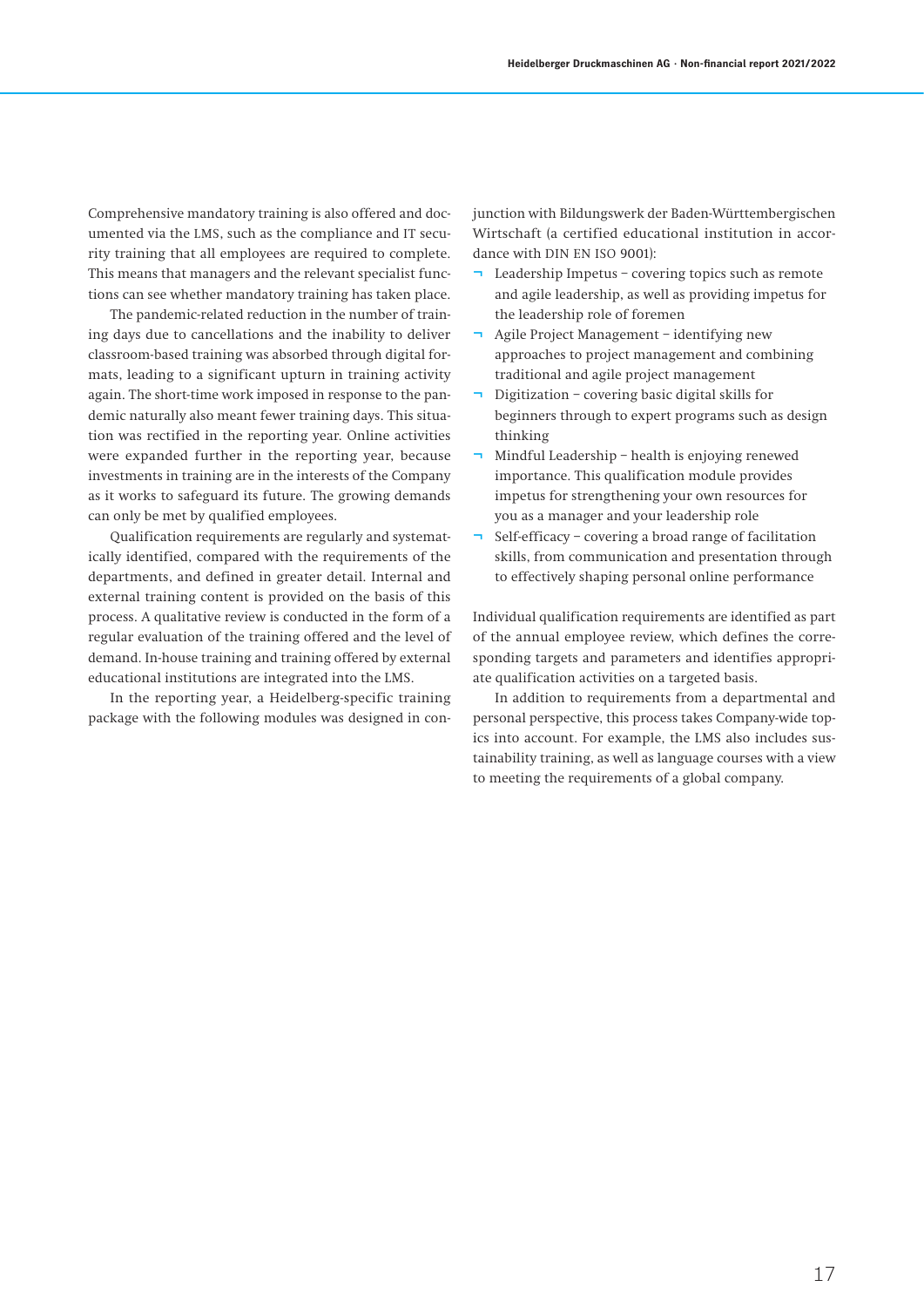### **Attractive employer**

Heidelberg is extremely popular among its employees. This is demonstrated by their long service. The average length of service with the Company is around 21 years, which is significantly higher than the average for German industrial companies (reference year: 2019). This loyalty is also reflected in the fact that many generations of the same family work for the Company.

Another focal point of our materiality analysis underlines the importance of being an attractive employer both internally and externally. In addition to being seen as an attractive employer, the emerging skills shortage that is forecast by numerous studies requires Heidelberg to make this a reality so that it can establish a positive employer image that it can use to attract the most talented individuals sustainably and for the long term.

As a global Group, Heidelberg wishes to contribute to regional economic development with its sites, employees and suppliers and thus make an indirect contribution to the prosperity of society and individuals. The Company exerts a direct influence with targeted social engagement, which is planned and managed locally by the respective Company units. Heidelberger Druckmaschinen Aktiengesellschaft focuses its social activities on education projects and is active in this field with its own projects.

The conclusion of the "Mobile work" central works agreement has laid the foundations for a modern form of work. The operating conditions naturally also take into account the needs of the industrial production areas, such as cycle-dependent production or specific production methods.

An employee survey was conducted in order to collect and analyze the individual experiences of employees and managers as the basis for a central works agreement. The introduction of the central works agreement was accompanied by training events for managers and a broad range of online content on the special features of mobile work, such as remote leadership.

In Germany, Heidelberg trains young people in more than ten different occupations and numerous fields of study in partnership with universities that offer dual study programs. Besides the acquisition of specialist knowledge and professional qualifications, the young people are helped to develop their skills in an independent and holistic manner. The proportion of young women has increased in recent years. They currently account for around 19 percent of trainees and dual study participants.

Retaining talented young employees was another selected focal point. A "young talent" program based on an exchange format was used to familiarize younger university graduates in the workforce with the Company's objectives, position and topics of interest. The Management Board and managers regularly arrange an open dialog format in order to facilitate direct access and exchange. This is intended to ensure their loyalty to the Company even in critical phases. When it comes to securing the Company's future development, the target group of young top performers is a key element of retention management.

### **Active sourcing**

Because conventional recruitment processes alone are not sufficient, Heidelberg has established an active sourcing concept and uses various social media channels to ensure that it is perceived as an attractive employer. In this way, it also reaches people whose occupational profile could be a good fit for the Company but who are not actively applying for roles. In professions with skills shortages (IT, research and development), Heidelberg engages in targeted contact with universities and offers internships and places for students working on their degree theses in order to establish networks and relationships that could eventually lead to recruitment.

In addition, programs have been initiated in individual areas to identify potential new employees in the networks of current employees. In this way, existing employees perform a brand ambassadorial function above and beyond their regular work for the Company.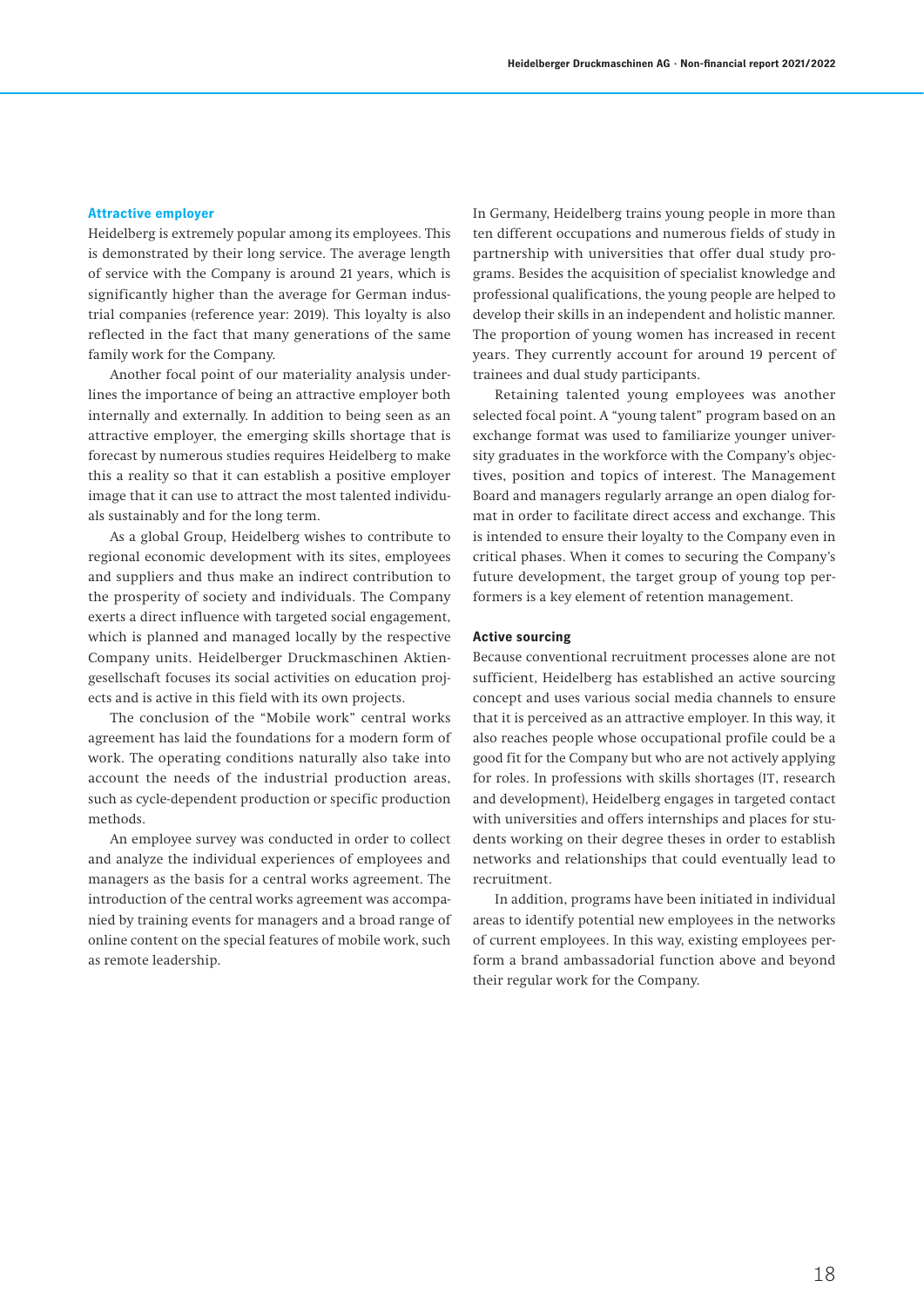### **Healthy company**

Health management in the reporting period was dominated by the response to the COVID-19 pandemic. Protecting employee health and remaining operational on a sustainable basis were given top priority. The pandemic plan (valid as a pandemic business plan on the basis of occupational safety in accordance with Decision 609 of the Committee on Biological Agents (ABAS)) governs the convocation and authority of the pandemic team and the organizational responsibilities and rules of conduct through to the specifications for emergency operation. Activities primarily focused on the revision of the operational pandemic plan based on an assessment of the situation and updating the occupational safety activities, particularly the risk assessment and its communication and implementation. Extensive infection protection measures (disinfection facilities, workplace concepts with physical separation and staggered starts and finishes, provision of protective masks, hygiene concepts for workstations and communal areas, etc.) were introduced on the basis of the pandemic plan and the updated official guidelines in the form of the Coronavirus Occupational Health and Safety Regulation (Corona-ArbSchV) and the infection protection regulations.

The aim was to minimize the impact of the pandemic, such as by maintaining production and service calls thanks to a specially designed hygiene concept and protective measures, such as the self-testing kits that have been provided to all employees working on-site since March 2021. The main priority was the work of the pandemic team, which is responsible for implementing and safeguarding the health measures and making the necessary decisions in connection with the adverse effects of the pandemic. Adverse effects are considered to include market reactions in the form of lower sales as well as restrictions in the form of occupational safety requirements and statutory orders, such as curfews and restrictions on international travel (for service engineers and salespeople, for example). Two crisis teams were established and meet on a regular basis. One bundles the global organization and focuses on events outside Germany, while the other concentrates on Germany and focuses on the plants. By ensuring that its members cover all of the key functions, each of the crisis teams has an overview of specific cases and the infection rate within the Company at all times, thereby enabling an assessment of the impact on production or the service organization.

To prevent the risk of infection, we also implemented flexible working time models (staggered working times), physical separation (partitions to prevent face-to-face contact) and the provision of corresponding hardware (laptops for working from home) in the respective organizational units. In particular, this applied and continues to apply in the area of critical infrastructure (IT provision, payroll accounting, etc.) with a view to ensuring that the Company is able to act at all times.

A high vaccination rate was achieved thanks to a broadbased vaccination campaign for employees, family members and other recipients. Extending the program beyond employees to third parties served to lower the risk of infection in employees' private lives and the resulting impact on business operations. Heidelberg's commitment to offering vaccinations to external companies and members of the public as well was reported extensively in local and regional media.

Operational health management occupies an important role. The WIEfit health center that was established in 2017 at our largest site, Wiesloch-Walldorf, was only able to operate at certain times and under certain conditions in the financial year due to the pandemic and the accompanying restrictions. We are currently aiming to resume operations, and offer not only conventional fitness training but also prevention courses (for example, stress management through progressive muscle relaxation, yoga, back fitness, fascia training and functional training) and integrated physiotherapy again in particular. In addition to promoting employees' wellbeing and physical fitness, the targeted treatment of musculoskeletal disorders is an important factor in reducing absences from work due to illness, particularly with a view to the age structure of the Company.

At the other sites at which Heidelberg has introduced the WIEfit principles where possible in terms of equipment and the number of employees, most of these activities were also required to be temporarily suspended in light of the impact of the COVID-19 pandemic and the corresponding regulations.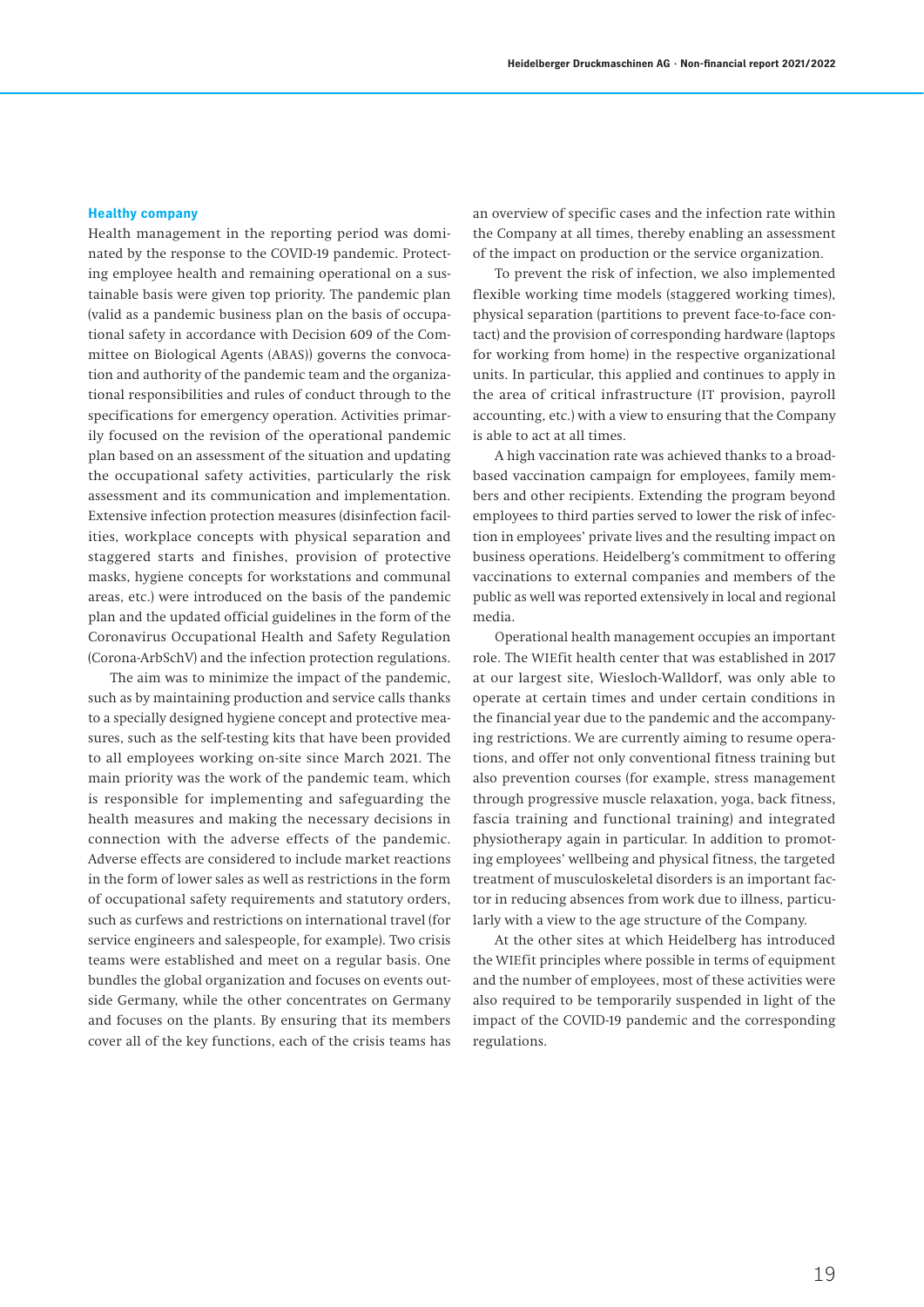The expansion of online formats has allowed us to roll out new services (such as short video tutorials) via the employee portal. These offerings are regularly publicized in order to enable easy access, for example by permanent availability on the intranet.

A prevention contract has been concluded with AOK Baden-Württemberg to enable the use of funding from the statutory health insurance company's prevention budget. AOK is the statutory health insurance company that is most commonly used by Heidelberg employees. The annual health report presented by the two most frequently represented statutory health insurance companies at Heidelberg, AOK and TKK, is discussed by representatives of the health insurance companies, the Company medical service and HR, corresponding analyses are shared and measures are determined.

The WIEfit Healthy Eating concept that continued in the financial year is now an established and well-accepted element of the food selection. In the year under review, the food selection and its provision were modified slightly to reflect the official regulations in connection with the COVID-19 pandemic, such as temporarily removing the salad and vegetable bar in response to the prohibition on buffets, as well as the increased use of short-time work and working from home at various times.

Operational health management also maintains an instant response system: More than 400 in-house first-aiders enable a rapid response to medical emergencies across all departments and buildings on the Company's premises. These first-aiders are given annual training by the Company medical service to ensure that they meet the necessary standard.

In addition to first-aiders, the Company medical service enables a rapid response at all times by providing sanitary and emergency medical care and an emergency call center that is staffed around the clock. The emergency call center is available worldwide and 24 hours a day as required and can initiate the necessary measures. A corresponding crisis and emergency management system has been established.

- ¬ There are a total of 466 first-aiders (Wiesloch site), corresponding to around 10 percent of the workforce
- Refresher training: 310 first-aiders in 22 training courses each comprising three units
- ¬ New training: 42 first-aiders

The Company medical service conducted more than 1,500 checkups in the reporting year. Due to the pandemic, the quarterly meetings of the Occupational Safety Committee required by the German Occupational Safety Act were held in person and online.

Heidelberg relies on an external service provider for consultation in the case of personal emergencies. Employees can make use of anonymous consultations with Blue Cross experts at any time. By ensuring anonymity and independence, Heidelberg ensures that its employees have easy access to the individual assistance they require. In addition to medical care, we aim to help employees who are dealing with specific circumstances such as debt, addiction, or other problems. As well as looking at factors within the Company, this comprehensive support takes account of disruptive factors in employees' private lives.

### **Sustainable occupational health and safety**

Sustainable occupational safety is beneficial to employees and the Company alike. Accordingly, Heidelberg is committed to occupational safety and the prevention of accidents in the workplace and health risks throughout the Group. An occupational health and safety management system (OHSMS) ensures that the statutory requirements are applied consistently, thereby empowering managers and employees to work together to ensure occupational health and safety. The OHSMS is based on ISO 45001 and is supported in Germany through the use of standardized software. This shared platform allows synergies to be harnessed when creating and updating risk assessments for specific activities and workplaces. Occupational health and safety specialists advise the managers on this and other occupational safety obligations.

Employees are provided with regular training. New employees receive initial training on general and specific risks in the workplace as part of the onboarding process. This content is tailored to the respective activity and the corresponding specific situations and risks. It is made available in various forms. The operational manager is responsible for the content and its implementation, thereby ensuring that every new employee is given the necessary and appropriate instruction. Standardized software supports the managers in documenting and performing initial and refresher training.

This responsibility is comprehensively set out in writing by transferring the employer obligations under section 106 of the German Trade Ordinance (GewO) to the operational manager. This written declaration is signed by the manager and documented in their personnel file. The transfer of employer obligations is systematically updated and recorded as part of the appointment process or following organizational changes.

Safety inspections familiarize all employees with occupational safety issues and identify any deviations and areas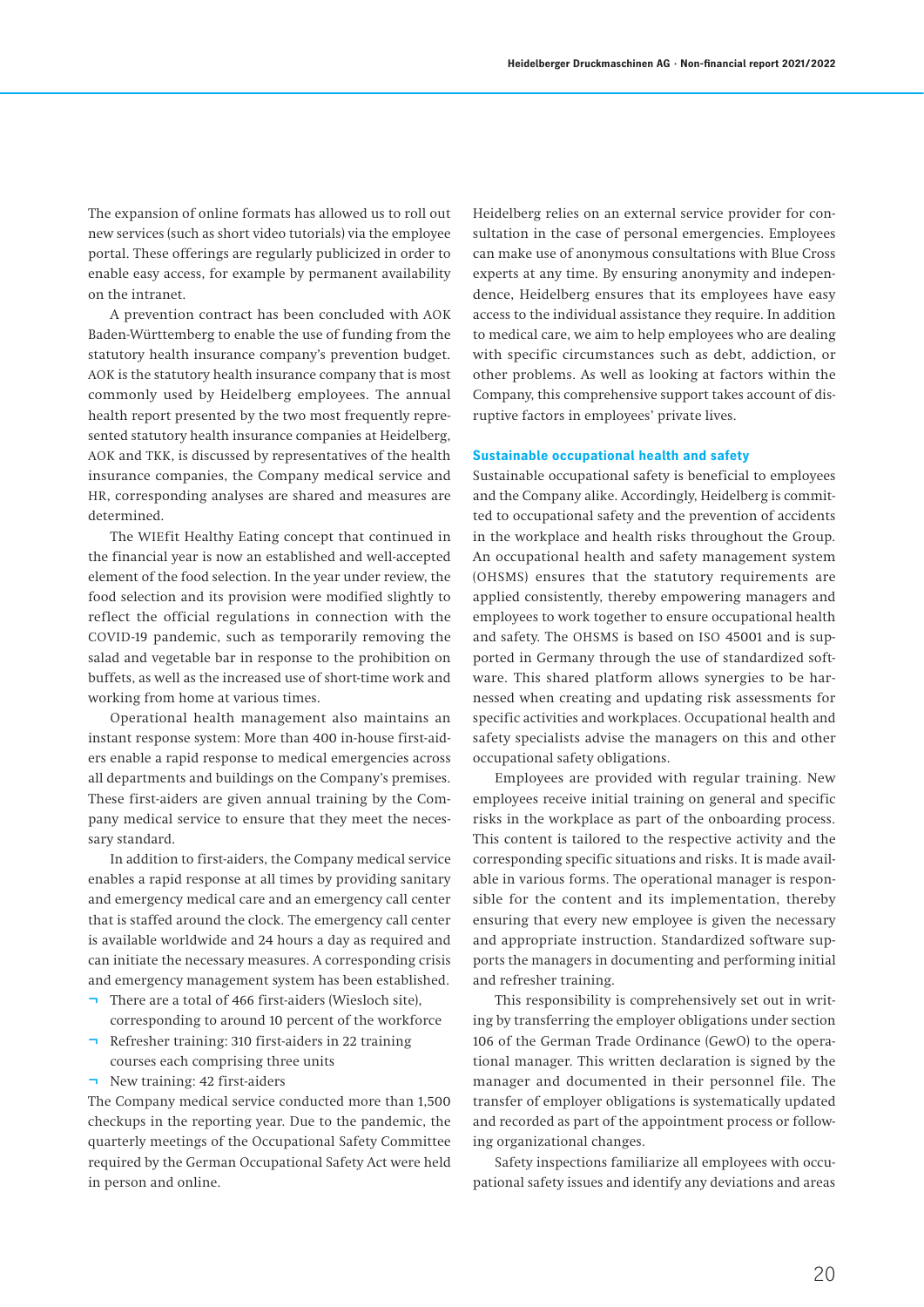with potential for further improvement. These inspections are conducted annually in all areas – offices and production – by the occupational health and safety department together with the operational managers and representatives of the Works Council. They are used to review the implementation of occupational health and safety provisions. This includes fire safety as well as environmental issues. The infection protection measures implemented (for example with a large proportion of employees working from home) meant that not all office inspections were carried out during the COVID-19 pandemic.

The specialists at the German sites regularly discuss occupational safety-related topics and develop standards to be implemented on a cross-site basis. This connectivity allows the OHSMS to be continuously enhanced. The body serves as an information platform for the German and international sites alike. The Management Board member responsible according to the allocation of duties is provided with regular information on the activities of the body and on the accident situation, such as in the form of an annual report.

At the largest German production sites, there were 10.9 reportable<sup>1)</sup> workplace accidents per one million working hours in the 2021 calendar year. This meant the accident rate<sup>2)</sup> decreased by around two reportable workplace accidents per one million working hours compared with the 2020 calendar year (12.733)). Heidelberg therefore came in below the industry-wide average accident rate of 11.3 in 2021 (source: German Employers' Liability Insurance Association of the Wood and Metal Industry (BGHM)). The data for our accident statistics is based on the calendar year and not the financial year, as the reporting period for the comparative sources is the calendar year; it covers the largest German production sites by number of employees, namely Wiesloch-Walldorf, Amstetten, Brandenburg and Ludwigs-

burg, which are allocated to BGHM. Cause analyses are performed and protective measures are determined in order to reduce accident frequency.

In the financial year, occupational health and safety again faced particular challenges as a result of the COVID-19 pandemic. The safety management panel updated the Germany-wide risk assessment on the basis of the SARS-CoV-2 Occupational Health and Safety Standard and the SARS-CoV-2 Occupational Health and Safety Regulation as well as the guidelines issued by the professional associations. The protective measures necessitated by the pandemic were regularly evaluated in conjunction with the crisis team and adapted to reflect the current infection situation. To reduce the infection risk, disinfectants and masks were provided and working from home was facilitated or extended in administrative areas, among other things.

A COVID-19 information platform on the intranet is still being updated and provides comprehensive information about the latest developments, guidelines and protective measures.

We provide care and support for employees in special situations. We work with regional organizations from the social sector to assist people with addiction problems or other specific issues. This help can be accessed discreetly and individually via the Company medical service.

With regard to our products, too, we have established processes aimed at giving due importance and attention to the health and safety of the people working with the products. Responsibility for product safety is clearly assigned in the allocation of duties and enshrined within the wider organizational structure. Incidents are systematically recorded, analyzed and processed as part of continuous product monitoring. Employees in direct contact with health and safety aspects, especially in development and assembly, are provided with regular qualification.

<sup>1)</sup> Reportable workplace accidents: workplace accidents resulting in an absence of more than three calendar days

<sup>&</sup>lt;sup>2)</sup> Accident rate: reportable workplace accidents per one million working hours

<sup>&</sup>lt;sup>3)</sup> Accident rate for 2020 adjusted from 11.9 to 12.7 to reflect subsequently reported accidents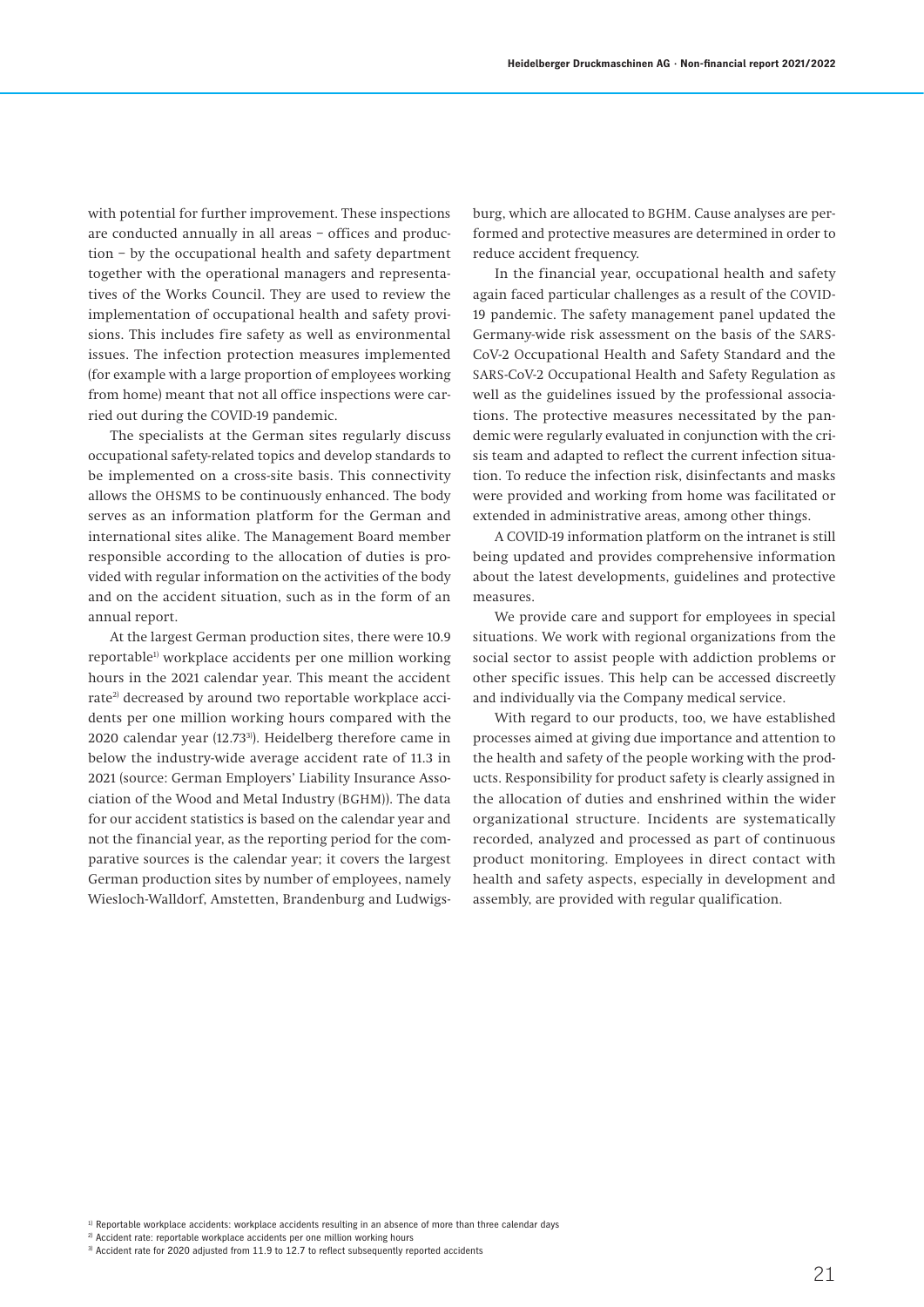#### **Employee figures**

|                                                                             | 2017/2018 | 2018/2019 | 2019/2020 | 2020/2021 | 2021/2022 |
|-----------------------------------------------------------------------------|-----------|-----------|-----------|-----------|-----------|
| Number of employees (at end of reporting period;<br>not including trainees) | 11.563    | 11.522    | 11.316    | 10.212    |           |
| <b>Trainees</b>                                                             | 311       | 329       | 326       | 326       | 362       |
| Turnover rate in percent <sup>1)</sup>                                      | - հ       | 2 በ       |           | 133       |           |
| Average seniority (in years)                                                | 199       | 19 9      | 20 3      | 21.3      |           |
| Percentage of female employees                                              | 159       | 16 1      | 16 7      | 16 3      | 158       |
| Percentage of part-time employees<br>(excluding partial retirement)         | 5.8       |           |           | 6 በ       |           |

1) Employees leaving the Company not including temporary contracts coming to an end, not including transfers, including those entering the resting phase of partial retirement at Heidelberger Druckmaschinen Aktiengesellschaft, and including operational redundancies

# Social issues

### **Promoting diversity within the Company**

Heidelberg is committed to diversity and equal opportunity.

The advancement of women is an ongoing task. Together with other companies from the metropolitan region, Heidelberg has initiated a cross-company mentoring program to promote young female employees. This program is updated annually and was held using online formats in the reporting year despite the restrictions resulting from the pandemic.

The Company also pressed ahead with the "WIN@Heidelberg" diversity program initiated by female employees, which is aimed at supporting talented female employees and harnessing diversity. In light of the prevailing circumstances, most of the activities took place online. This women-focused (not women-only) network is aimed at driving professionalization through the exchange of ideas, the discussion of key topics and learning from one another. The well-received business lunch, at which new projects and topics are presented to interested colleagues, and the digital networking lunch, a format for informal dialog during lunch breaks, both continued in the reporting year. The agenda of the "WIN@Heidelberg" program also includes presentations and content-related impetus.

We meet the statutory requirements (German Transparency in Wage Structures Act and establishment of a statutory gender ratio). We also make a particular point of encouraging more female applicants in STEM professions. As a member of the Arbeitskreis Hochschule-Wirtschaft working group of the employers' association Südwestmetall, we support efforts to attract talented new employees. A regular "girls' day" is held in order to highlight opportunities for young female employees.

#### **Inclusion**

Heidelberg also takes responsibility when it comes to inclusion. We employ an above-average number of people with disabilities. The statutory representative for employees with disabilities is provided with assistance in their support work. This applies to occupational health (reintegration, occupational health management) as well as social policy (support in respect of rehabilitation and pension providers). Tailored support formats are individually designed and implemented together with the providers of inclusion support in order to enable participation in working life.

Heidelberg also provides support by commissioning the Lebenshilfe organization (workshop in accordance with section 219 of the German Social Code, Book IX) and arranging deliveries from our company restaurant, HCS GmbH. Heidelberg provided more than 11,000 free meals in the financial year 2021/2022.

#### **Social commitment with a focus on promoting education**

As a global Group, Heidelberg wishes to contribute to regional economic development with its sites, employees and suppliers and thus make an indirect contribution to the prosperity of society and individuals. The Company exerts a direct influence with targeted social engagement, which is planned and managed locally by the respective Company units. Heidelberger Druckmaschinen Aktiengesellschaft focuses its social activities on education proj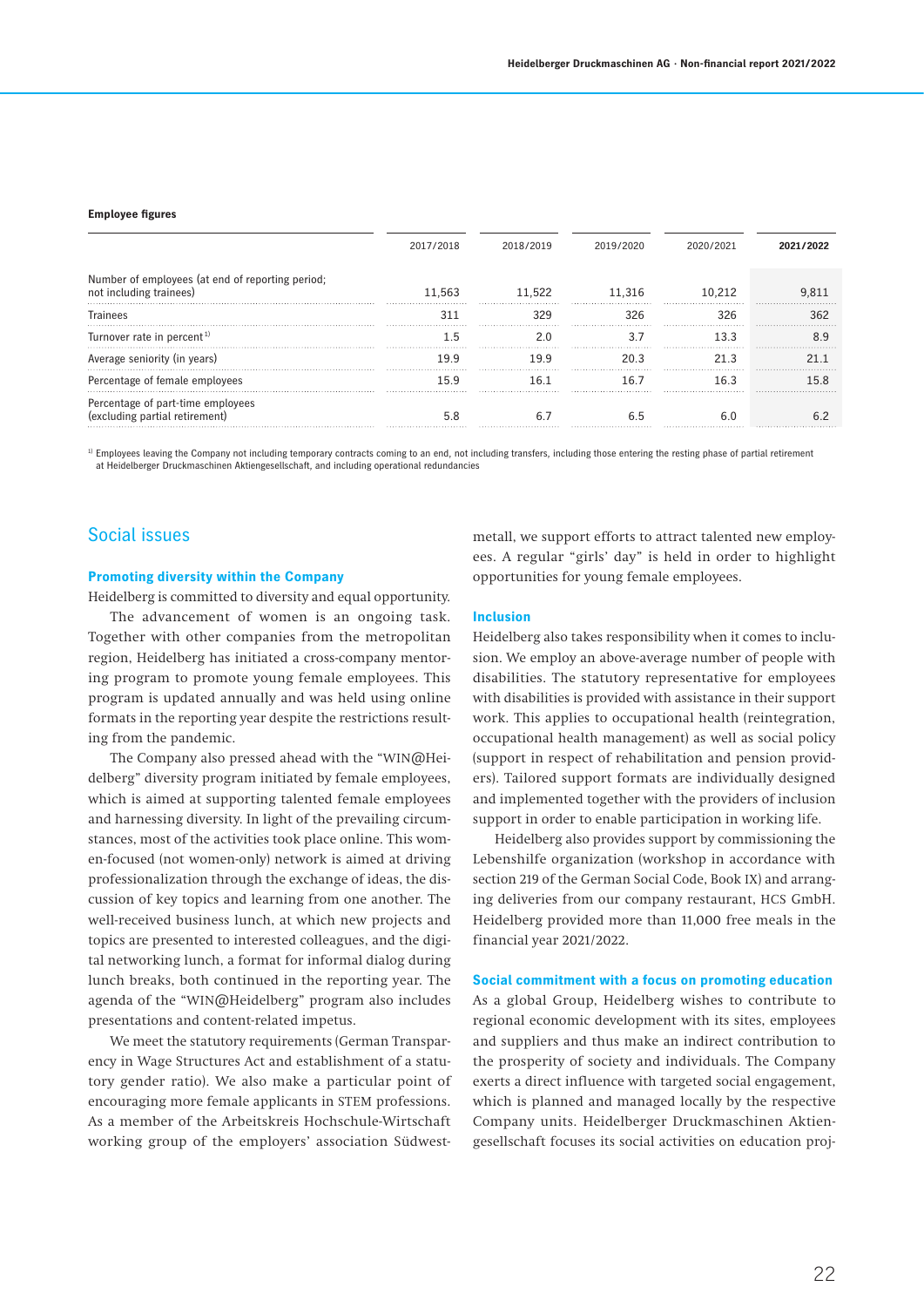ects and is active in this field with its own projects and as a "Knowledge Factory – Companies for Germany" partner. With the help of its trainees, Heidelberg supports projects at 12 schools that give children hands-on experience of technology and science. Heidelberg's Brandenburg site is committed to the "Round Table for Youth and Business for Brandenburg", whose goal is to improve the development prospects of young people, and is also involved in "Youth Science" as a regional sponsor company.

The educational concept at Heidelberg encompasses not just subject-based learning but also the social and personal aspects of education. For this reason, a joint induction and project work week for all new trainees and students is typically held at the beginning of each training year and the social projects developed here are subsequently implemented. In the year under review, the concept was adapted in response to the pandemic situation as it was not possible to carry out social projects with facilities such as daycare centers, care homes, etc. The traditional Christmas projects were realized thanks to the commitment and resourcefulness of the trainees: In December, they sold their products from a window hatch rather than at the canteen and the Wiesloch Christmas market as is customary. The proceeds of  $€1,500$  benefited deprived families in Wiesloch and the surrounding area as usual.

## Preventing bribery and corruption

The Management Board of the Heidelberg Group is committed to complying with applicable laws, regulations and guidelines and to consistently pursuing and punishing compliance misconduct and violations. To ensure that the employees, managers and executive bodies of the Heidelberg Group act in accordance with the law and with integrity, the Management Board has set up a Compliance Management System (CMS) that is based on Auditing Standard (PS) 980 of the Institut der Wirtschaftsprüfer e.V. (IDW). With the CMS, the Heidelberg Group pursues the goal of preventing compliance misconduct and violations through prevention and the early identification of risks.

As part of the continuous enhancement of its compliance management system (CMS), the Heidelberg Group further expanded its compliance measures and controls in the financial year 2021/2022 in order to minimize liability and reputational damage to the Heidelberg Group and its employees, managers and executive bodies. The systematic enhancement of the compliance program focused in particular on the development of Group-wide training, the expansion of internal communication and the revision of the package of guidelines and the Code of Conduct, including with a view to preventing bribery and corruption.

The central Compliance Office and the regional compliance officers are available to the employees, managers and executive bodies of the Heidelberg Group as a point of contact for all issues relating to compliance. Compliance misconduct and violations can also be reported via various channels, including anonymously to the Heidelberg Group ombudsperson. The ombudsperson is available to the employees, managers and executive bodies of the Heidelberg Group and may also be used by third parties to report potential violations. Reports were processed in close cooperation with Internal Audit and the Compliance department. In cases where the reported evidence was confirmed following further clarification – including with the support of local external law firms as required – corrective measures were initiated, such as disciplinary measures in coordination with the HR department.

The provision of various reporting channels is intended to ensure early reporting and seamless clarification. To this end, the Group aims to enhance the compliance organization and establish a compliance network at a global level. Training was conducted and regular meetings were encouraged as a means of achieving this.

The compliance risk analysis initiated in the previous financial year was successfully completed and the potential compliance risks were identified and assessed. The results fed into the further planning process. For example, measures were derived with a view to further raising awareness of anti-corruption and anti-trust risks and strengthening general compliance awareness.

This also included updating the training materials to reflect the new and revised guidelines and initiating the design of a Group-wide training program, including both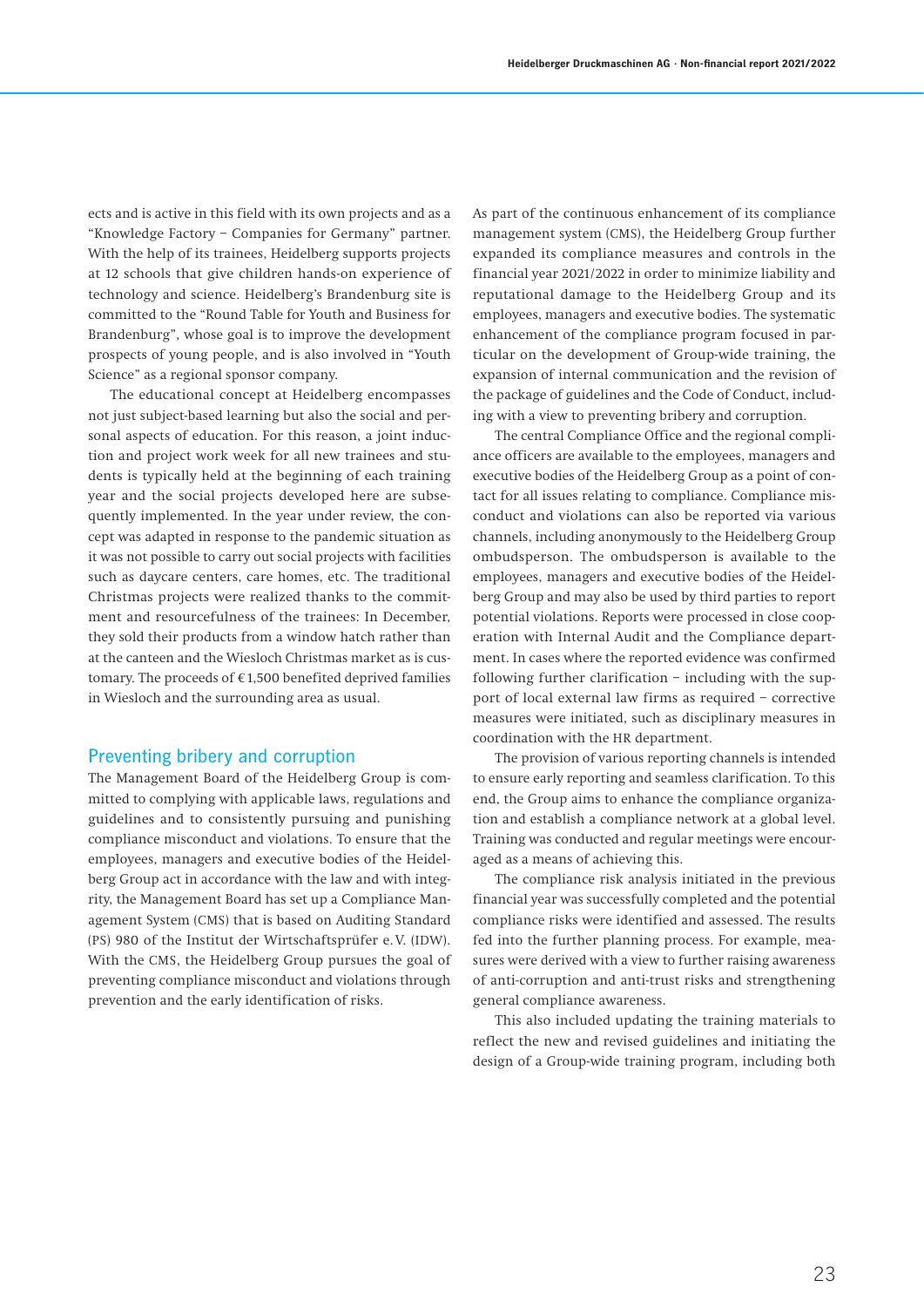classroom-based training and e-learning modules. This is intended to reinforce the ability of the employees, managers and executive bodies of the Heidelberg Group to act autonomously, with integrity and in accordance with the law in their business activities and decisions. Employees from 35 countries around the world took part in the (digital) classroom-based training conducted in the financial year 2021/2022. A further roll-out of training measures is planned for the financial year 2022/2023. Preventing bribery and corruption will therefore remain a key focal point of the Heidelberg Group's compliance program in the future.

## Respect for human rights

In the policy documents applicable throughout the Group – the Codes of Conduct and the "Compliance" Framework Guideline – the Group Management Board sets out the compliance principles to which the Company is committed and which form the basis for an appropriate and effective CMS. Accordingly, the Heidelberg Group is committed to dealing with each other in a legally compliant manner and with integrity. This conduct with integrity is firmly anchored in the corporate culture and structure, with the protection of and respect for human rights forming a fundamental part of the Heidelberg Group's value system.

The principles of respect for human rights are explicitly set out in the Code of Conduct for Heidelberg Group employees, managers and executive bodies. Among other things, the Code of Conduct that was revised and implemented in the financial year 2021/2022 includes commitments to eliminate forced labor and child labor, to ensure freedom of association and collective bargaining, to eliminate discrimination, to ensure protection in the workplace, and to prevent bribery and corruption.

Human rights in particular provide a binding framework and a guide for the activities and decisions of the employees, managers and executive bodies of the Heidelberg Group.

The Heidelberg Group has also integrated these commitments into its Business Partner Code of Conduct. The implementation and Group-wide roll-out of the Business Partner Code of Conduct allows the Heidelberg Group to ensure that its efforts to ensure compliance in its supply and production chains are expanded and strengthened further. It also helps to ensure that business partners share and promote the values and principles of the Heidelberg Group, particularly when it comes to respect for human rights. In the Business Partner Code of Conduct, Heidelberg Group reserves the right to review compliance with the Business Partner Code of Conduct.

The Heidelberg Group also pursues the goal of promoting and supporting free and fair competition. A new antitrust law guideline has been drawn up and communication and training measures prepared.

 Having been launched in the previous financial year in close cooperation with the Procurement department, the project aimed at ensuring compliance with human rights in the supply chain continued in the financial year 2021/2022. To this end, a project team with representatives of Procurement, Compliance, ESG and Risk Management was formed. In particular, an educational cycle for internal stakeholders was initiated with a view to the core elements of the German Supply Chain Due Diligence Act in order to ensure awareness and encourage dialog.

The specific obligations for the Heidelberg Group arising from the new requirements were developed and potential measures, such as the digitization of affected processes, were pursued. As a central component, a supplier risk analysis was initiated that enables the systematic classification of suppliers. A due diligence approach is being developed, and work will continue in the financial year 2022/2023 with a view to the statutory and regulatory developments at national and EU level. The aim is to review and ensure compliance with human rights for employees within the Group, at the Group's direct suppliers and at other relevant points in the supply chain.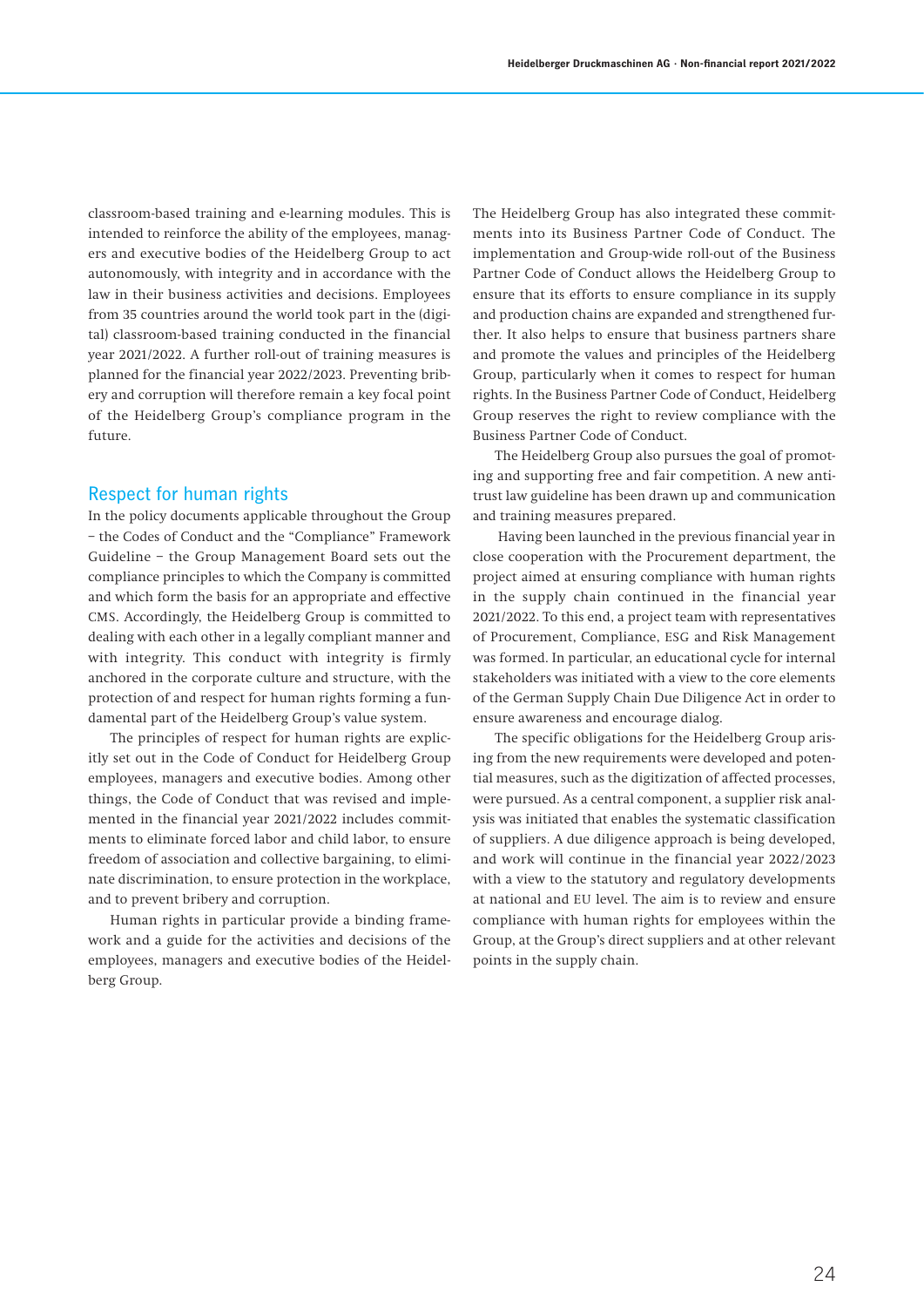# **Independent Practitioner's Report on a Limited Assurance Engagement on Non-financial Reporting 1)**

To Heidelberger Druckmaschinen AG, Heidelberg

We have performed a limited assurance engagement on the combined separate non-financial report of Heidelberger Druckmaschinen AG, Heidelberg, (hereinafter the "Company") for the period from 1 April 2021 to 31 March 2022 (hereinafter the "Combined Separate Non-financial Report").

Not subject to our assurance engagement are the external sources of documentation or expert opinions mentioned in the Combined Separate Non-financial Report.

### **Responsibility of the Executive Directors**

The executive directors of the Company are responsible for the preparation of the Combined Separate Non-financial Report in accordance with §§ (Articles) 315c in conjunction with 289c to 289e HGB ("Handelsgesetzbuch": "German Commercial Code") and Article 8 of REGULATION (EU) 2020/852 OF THE EUROPEAN PARLIAMENT AND OF THE COUNCIL of 18 June 2020 on establishing a framework to facilitate sustainable investment and amending Regulation (EU) 2019/2088 (hereinafter the "EU Taxonomy Regulation") and the Delegated Acts adopted thereunder, as well as for making their own interpretation of the wording and terms contained in the EU Taxonomy Regulation and the Delegated Acts adopted thereunder, as set out in section 'Information on the EU Taxonomy Regulation' of the Combined Separate Non-financial Report.

This responsibility includes the selection and application of appropriate non-financial reporting methods and making assumptions and estimates about individual non-financial disclosures of the Group that are reasonable in the circumstances. Furthermore, the executive directors are responsible for such internal controls as the executive directors consider necessary to enable the preparation of a Combined Separate Non-financial Report that is free from material misstatement whether due to fraud or error.

The EU Taxonomy Regulation and the Delegated Acts issued thereunder contain wording and terms that are still subject to considerable interpretation uncertainties and for which clarifications have not yet been published in every case. Therefore, the executive directors have disclosed their interpretation of the EU Taxonomy Regulation and the Delegated Acts adopted thereunder in section 'Information on the EU Taxonomy Regulation' of the Combined Separate Non-financial Report. They are responsible for the defensibility of this interpretation. Due to the immanent risk that indeterminate legal terms may be interpreted differently, the legal conformity of the interpretation is subject to uncertainties.

### **Independence and Quality Control of the Audit Firm**

We have complied with the German professional provisions regarding independence as well as other ethical requirements.

Our audit firm applies the national legal requirements and professional standards – in particular the Professional Code for German Public Auditors and German Chartered Auditors ("Berufssatzung für Wirtschaftsprüfer und vereidigte Buchprüfer": "BS WP/vBP") as well as the Standard on Quality Control 1 published by the Institut der Wirtschaftsprüfer (Institute of Public Auditors in Germany; IDW): Requirements to quality control for audit firms (IDW Qualitätssicherungsstandard 1: Anforderungen an die Qualitätssicherung in der Wirtschaftsprüferpraxis – IDW QS 1) – and accordingly maintains a comprehensive system of quality control including documented policies and procedures regarding compliance with ethical requirements, professional standards and applicable legal and regulatory requirements.

### **Responsibility of the Assurance Practitioner**

Our responsibility is to express a conclusion with limited assurance on the Combined Separate Non-financial Report based on our assurance engagement.

We conducted our assurance engagement in accordance with International Standard on Assurance Engagements (ISAE) 3000 (Revised): Assurance Engagements other than Audits or Reviews of Historical Financial Information, issued by the IAASB. This Standard requires that we plan and perform the assurance engagement to obtain limited assurance about whether any matters have come to our attention that cause us to believe that the Company's Com-

1) PricewaterhouseCoopers GmbH has performed a limited assurance engagement on the German version of the Combined Separate Non-financial Report and issued an independent practitioner's report in German language, which is authoritative. The following text is a translation of the independent practitioner's report.